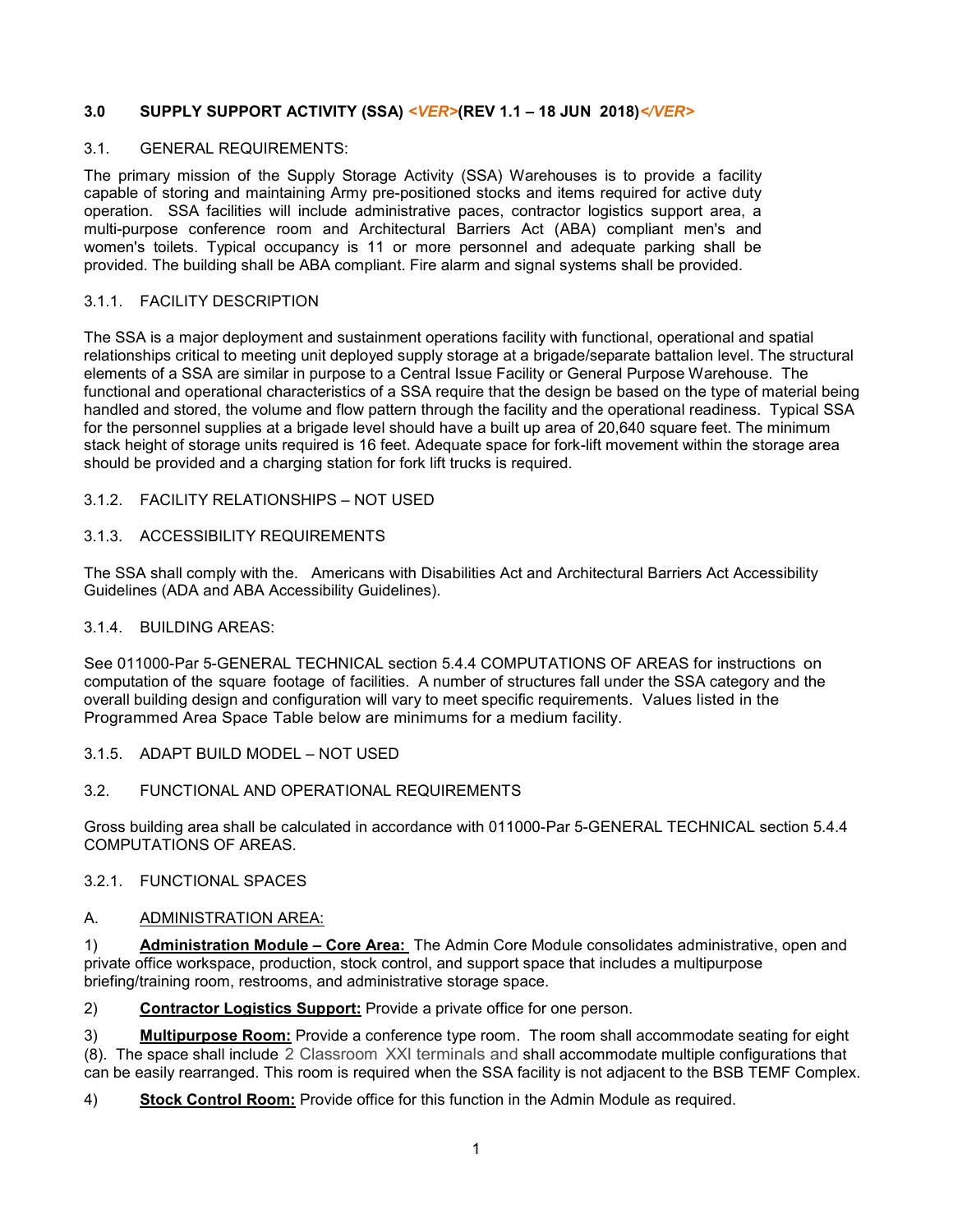5) **Customer Service Area:** Provide room space GFGI record storage located adjacent to the Stock Control Office.

6) **Entrances:** Provide 10'-0" long entryway systems walk-off mats at all exterior/interior building entrances.

7) **Corridors:** Provide as required. Corridors shall have a minimum width of 72 inches.

8) **Male Toilet:** Provide toilet facilities to serve the administrative personnel assigned to facility and customers.

9) **Female Toilet:** Provide toilet facilities to serve the administrative personnel assigned to facility and customers. Women's Toilet Room include a separate room to accommodate nursing mother lactation with a compact refrigerator, power outlet, countertop, sink and seating for one (1) person. Door shall be lockable from the interior with an occupancy indicator. When facility staffing does not warrant use as lactation room, space may be repurposed for facility storage

10) **Janitor's Closet:** Provide a janitor's closet. Janitor's closet shall have a 10 inch deep floor mounted stainless steel mop sink, with hot and cold service faucet, a four holder mop rack and two 18 inch deep by 48 inch long heavy duty stainless steel shelves for storage of cleaning supplies. Janitor's closet shall have space for storage of buckets and vacuum. Where hazardous gases or chemicals may be present, provide a minimum of 0.50 cfm per square foot to create negative pressure with respect to adjacent spaces when doors to Janitor's closet(s) are closed. Provide and install self-closing doors and deck-to-deck partitions or hard-lid ceilings.

# 11) **Programmed Administrative Area Space** – Medium SSA

| <b>SPACE</b>                               | <b>Minimum NSF</b> |
|--------------------------------------------|--------------------|
| <b>ADMINISTRATION MODULE</b>               |                    |
| <b>ADMIN SPACES</b>                        | 1,506              |
| CONTRACTOR LOGISTICS SUPPORT               | 500                |
| <b>MULTIPURPOSE ROOM</b>                   | 240                |
| <b>MEN'S AND WOMEN'S TOILETS</b>           | 280                |
| <b>JANITOR'S CLOSET</b>                    | 20                 |
| MECHANICAL, ELECTRICAL, TELECOMMUNICATIONS | 259                |
| <b>WAREHOUSE MODULE</b>                    |                    |
| <b>WAREHOUSE OPERATIONS AREA</b>           | 13,200             |
| <b>RECEIVING/ISSUE BAY</b>                 | 3,600              |
| <b>SECURE STORAGE</b>                      | 150                |
| <b>TURN-IN BAY</b>                         | 625                |
| <b>CUSTOMER ISSUE BAY</b>                  | 1,788              |
| <b>HAZARDOUS MATERIAL STORAGE</b>          | AS REQUIRED        |
| <b>EXTERIOR SPACES</b>                     |                    |
| EXTERNAL COVERED HARDSTAND                 | 7,350              |
| LOADING/UNLOADING APRON                    | 12,800             |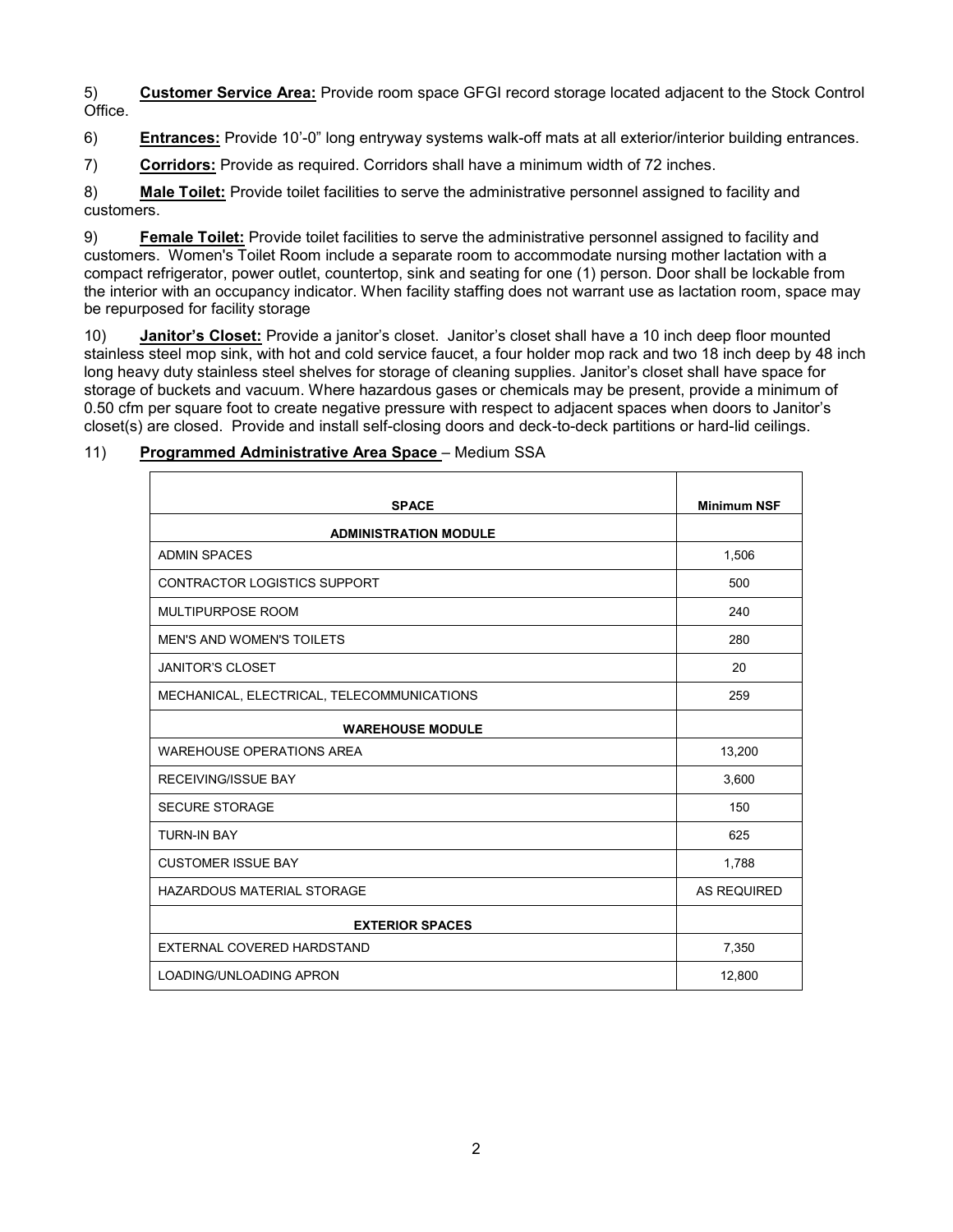ISSUE/TURN-IN AREA:

12) **Customer Service Area:** Provide a Customer Service Area adjacent to the Stock Control Office.

13) **Customer Turn-in Bay:** A Turn-in bay shall be provided with appropriate access to space.

14) **Receiving/Issue Bay:** Provide separate loading dock for Receiving and Issue operations for both commercial or military vehicle deliveries

#### B. WAREHOUSE MODULE:

1) **Warehouse Office:** Provide warehouse office space to accommodate workstations as allowed for facility size.

2) **Secure Storage:** Provide a designated conditioned space for the secure storage of non-sensitive records. The space shall contain 24" deep steel shelving capable of supporting minimum 30-pounds per square foot along one side wall and the back wall. Enclosure construction shall be in accordance with Army Regulation (AR) 190-51, Appendix B. Space shall have appropriate access and physical security measures.

3) **Truck Dock:** Provide a two bay truck dock overhead door for Shipping/Receiving Operations. Door shall be electrically operated with manual override. Provide a reinforced concrete edge guard along the edge of the loading dock, as required. Concrete edge guard shall be minimum 1 foot wide and 1 foot high. Mount guardrails on top of concrete edge guard. Loading dock shall be furnished with all necessary dock accessories, including full-pit dock levelers, dock bumpers, fixed and removable safety railing, access stairs, etc. Dock height shall be 48 inches.. Provide wedge type dock seals on the sides plus a top curtain. Dock bumpers 12"d x 24"w x 12"h shall be installed on both sides of each truck bay per manufacturer's specifications. Provide 6-inch diameter bollards on each side of each dock door to protect interior door jambs.

a) **Dock Levelers:** Dock levelers shall be electro-hydraulic lifts with a minimum capacity of 25,000 lbs. Provide dock levelers whose ramp incline can be adjusted to suit the height of the freight carrier. Allow the loading ramp a minimum of 24 inches of vertical adjustment. Divide height adjustments 12 inches above and 12 inches below the dock level position of 48 inches, to provide coverage between 36 inches and 60 inches above grade. The non-fixed end of the dock leveler shall be extendable from a retracted position behind the line of the loading dock platform bumpers to at least 12 inches beyond the forward edge of the dock platform bumpers so as to rest on the bed of the freight carrier. For out of level freight carrier bed condition (difference in elevation from side to side at the rear of the carrier bed), allow a minimum correction of one inch for each 18 inches, and maximum 4 inch correction of ramp width over the width of the ramp. Ensure the rear edge of the ramp is parallel with the rear of the frame in order to prevent tripping or be a pinching hazard. Provide sides or edges, except front and rear edges, of the ramps which rise above the surrounding loading dock with sheet carbon steel skirts or toe guards of minimum 14 gage nominal thickness. Furnish smooth faced toe guards or skirts and mount flush with the edges of the ramp surface. Ensure sufficient depth of toe guards or skirts to protect the full operating range of dock travel. Dock levelers shall be of sufficient width for safe and efficient forklift operation and have features intended to prevent forklifts from driving off the dock when a truck/trailer is not present. Provide each dock leveler with a pushbutton station to activate motor, pump, and valves.

4) **Classification Room:** Provide a designated conditioned space for the classification of materials. The space shall contain 24" deep steel shelving capable of supporting minimum 30-pounds per square foot along one side wall and the back wall.

5) **Repair Room:** Provide a designated conditioned space for the repair of materials. The space shall contain 24" deep steel shelving capable of supporting minimum 30-pounds per square foot along one side wall and the back wall.

6) **Forklift Access:** Provide a forklift access door adjacent to the truck dock bays. The overhead coiling door shall be insulated 12 feet wide x 14 feet high electrically operated with manual override. Assume the use of 5,000-pound capacity forklifts. If a ramp is required for access, the forklift access ramp shall be designed to provide required turning radius of 12-feet. Forklift access ramp shall have a minimum width of 16 feet. Provide a reinforced concrete edge guard along the entire length on both sides of the ramp. Concrete edge guard shall be minimum 1 foot wide and 1 foot high. Mount guardrails on top of concrete edge guard. Access ramp shall be furnished with all necessary dock accessories, including fixed and removable safety railing, access stairs, etc.

7) **Recycle Storage:** Provide a designated conditioned space for storage of recyclable material. Provide space allocation for mixed paper, corrugated cardboard, glass, plastic, and metals. Provide measures for safe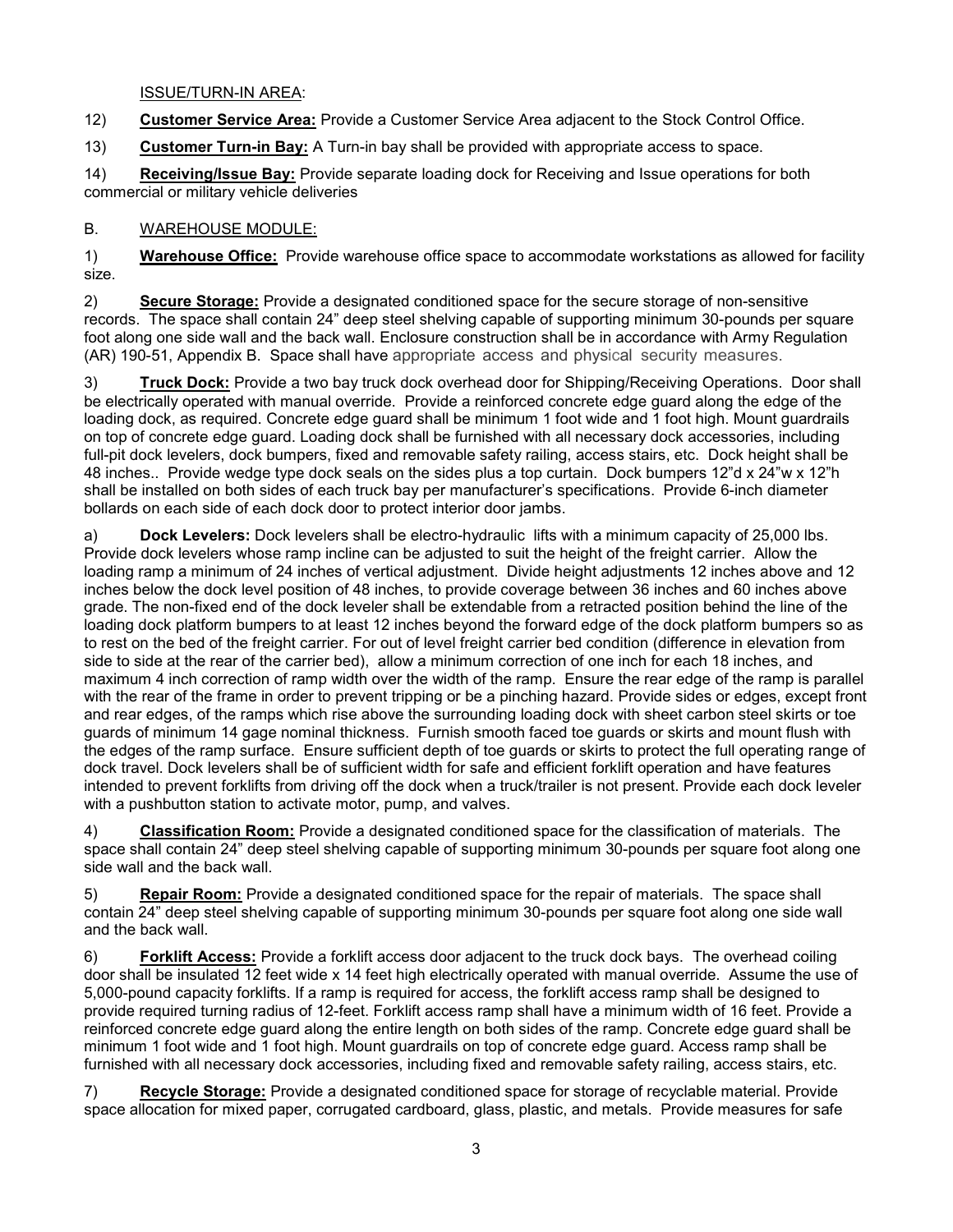collection, storage and disposal of batteries, mercury-containing lamps and electronic waste. Provide designated area(s) for recycled material hauler(s) pick-up and delivery activities.

8) **Equipment Storage Area**: Provide designated floor space adjacent to the heavy item stacking area for storage of forklifts, cherry pickers, pallet jacks, etc. Locate the forklift charge station in this area.

9) **Rack Storage Area:** Provide an area for storage of goods on pallet racks. The Pallet Rack Storage System is a CFCI item. Coordinate with Government to provide suitable space, lighting and structural support for the system and to define detailed requirements.

10) **Equipment Corridors:** Provide as required. Corridors between the Pallet Rack System shall have a minimum width of 12-feet for forklift access.

11) **Mechanical, Fire Protection, Electrical, and Telecommunications Rooms/Closets:** Mechanical rooms shall accommodate space for equipment maintenance/repair access without having to remove other equipment. Mechanical, electrical and telecommunications rooms shall be keyed separately for access by Installation maintenance personnel. All telecommunications rooms shall be conditioned space. Telecommunications room shall be provided in accordance with the latest I3A Technical Criteria. Refer to Mechanical and Electrical Sections for additional information.

12) **Forklift Charging Area:** Provide a charging area for forklifts. Size area to accommodate simultaneous charging of a minimum of three (3) 5,000 pound capacity forklifts in Large, Initial Entry and Medium SSAs, and two (2) 5,000 pound capacity forklifts in Small SSAs.

13) **Exterior Employee Break Area:** Provide a 10' x 10' concrete pad on the exterior of the building for use by employees. Pad may be used by employees that smoke and should be located a minimum 50 feet away from the building ingress/egress, in accordance with Army and LEED regulations. Provide 'No Smoking' signage within 10'-0" of all building entrances.

14) **Exterior Storage Area:** Provide a 5,000 square foot fenced concrete pad for the storage of pallets. Provide a 6' high chain link fence with barbed wire and a 12' wide double swing gate. Provide lighting as specified in paragraph 3.10 ELECTRICAL REQUIREMENTS.

### C. EXTERIOR SPACES:

1) **Loading and Unloading Apron:** Provide a contiguous area sized for commercial container or flatbed vehicles with an exterior laydown area on Hardstand within the security line of the SSA Facility. This area includes Hazardous Material Storage Area. Provide an offload area sized as a temporary space for deliveries using commercial or military flatbed trailers or containers as the largest requirement to be met. Provide a static load area sized for military flattrack assemblies with a pre-loaded deployment configuration for movement by organic battalion assets. MHE operations shall not impede access to structural bays. Night lighting and a public address system which can be heard by MHE operators shall be provided.

2) **Serviceable Bulk Storage:** Provide a rigid pavement area or covered hardstand with a clear height of 16-feet that provides a secure area for large parts that do not require indoor storage but do require modest protection from weather and ultra-violet affects.

3) **Unserviceable Bulk Storage:** Provide a rigid pavement area or covered hardstand with a clear height of 16-feet located immediately adjacent to the SSA primary facility and provides a secured area with access limited to Distribution Company personnel. This area may reside under the same overhead cover as the Serviceable Bulk Storage Area and be divided by a security fence.

4) **Customer Turn-in Bay:** Provide a turn-in bay with appropriate access to space.

### 3.3. SITE FUNCTIONAL REQUIREMENTS

### A. GENERAL:

1) **Walks**: Provide pedestrian walks within the designated construction area and connect to existing sidewalks, where applicable. Sidewalks shall be a minimum of 6 feet wide. Pedestrian sidewalks shall be constructed of Portland Cement Concrete having a minimum nominal thickness of 4 inches. Design joint patterns uniformly, symmetrical, and in accordance with American Association of State Highway and Transportation Officials (AASHTO) standards. The length to width ratio shall not exceed 1.25 for non-reinforced pavements.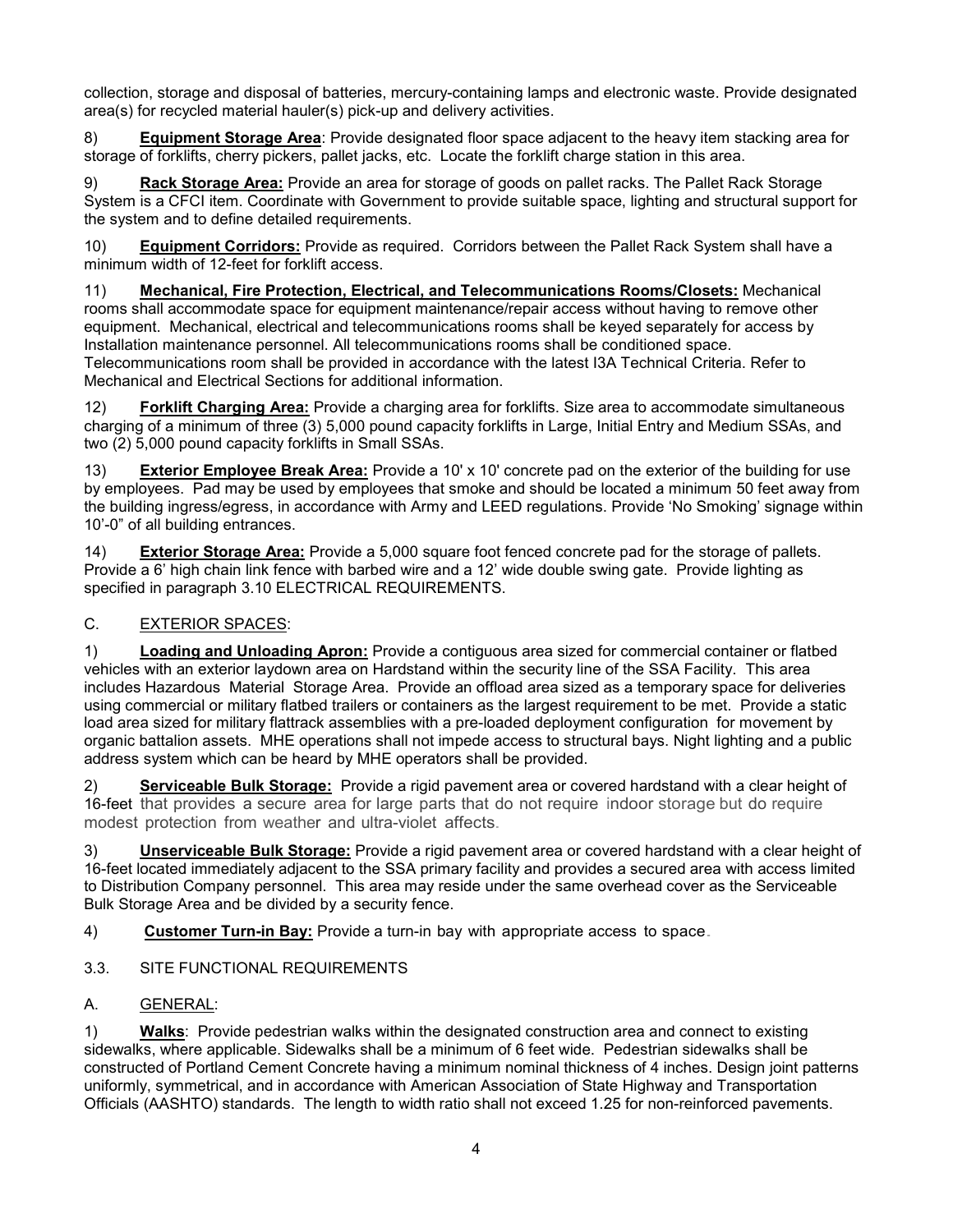2) **Site Structures and Amenities:** Dumpster Area: Dumpster/Recycling enclosure area(s) and screening shall be located, designed and constructed by the Contractor. The Contractor is responsible for locating the dumpster areas in accordance with UFC 4-010-01 DoD Minimum Antiterrorism Standards for Buildings. The GFGI dumpsters shall be located outside of restricted areas to allow for servicing activities. Dumpster pads shall be sized to accommodate both trash and recycling dumpsters. Dumpster screening(s) shall be aesthetically and architecturally compatible with the building it serves and shall be designed in accordance with the Installation's requirements.

3) **Site Functional Requirements:** External functional requirements include a truck dock shipping and receiving with ample concrete hardstand paving for marshalling and parking of supply trucks. See Paragraph 3.2.2.3(f) for dock requirements

## B. PARKING:

Privately Owned Vehicle (POV) Parking: POV parking shall be designed and constructed by the Contractor. The location of the POV parking area(s) shall be designed based on the Installation's site constraints. The Contractor shall ensure that the location of parking complies with UFC 4-010-01. Refer to paragraphs 5.2.3 VEHICLE PAVEMENTS for additional requirements. See paragraph 6.3 for the minimum number of parking stalls required. Parking for physically disabled personnel shall be in accordance with the current Architectural Barriers Act Accessibility Guidelines (ABAAG) and Americans With Disabilities Act (ADA).

# C. ACCESS DRIVES AND LANES:

1) **Service Drives**: The Contractor shall provide service drives to each building. The drives shall be located in accordance with UFC 4-010-01. Where applicable, access to the drives shall be restricted as required by UFC 4-010-01. The pavement design shall be as required by paragraph 5.2.3 VEHICLE PAVEMENTS. The minimum access drive width shall be 10 feet. Provide curb and gutter where needed for drainage and for compliance with Antiterrorism requirements. Minimum turning radius shall be designed as required for emergency vehicle access. Access to the SSA facility shall be capable of accommodating heavy commercial and military vehicle traffic. Traffic patterns shall avoid necessity to transit military (tactical) vehicle or POV parking areas to the maximum extent possible

2) Fire Access Lanes: The Contractor shall provide fire access lanes in accordance with UFC 3-600-01, UFC 4-010-01, NFPA 1 and the Installation's requirements.

- D. SPECIAL SETBACKS AND PERIMETER CONTROLS:
- 3.4. SITE AND LANDSCAPE REQUIREMENTS
- A. SITE STRUCTURES:
- B. SITE UTILITIES:
- C. LANDSCAPING\HARDSCAPING:
- 3.5. ARCHITECTURAL REQUIREMENTS
- 3.5.1 EXTERIOR DESIGN OBJECTIVES:

A. GENERAL**:** Provide durable and easily maintainable materials. Do not use exterior materials that require periodic repainting or similar refinishing processes. Material exposed to weather shall be factory pre-finished, integrally colored or provided with intrinsic weathering finish.

### B. WALLS:

1) **Exterior Walls:** Exterior walls shall be full height pre-cast or tilt-up concrete, sandwich panel construction, concrete masonry unit (CMU) construction; or insulated metal sandwich panel construction with precast or tilt-up concrete, sandwich panel or CMU wainscot. Where insulated metal sandwich panel construction is used, pre-cast or tilt-up concrete, sandwich panel or CMU wainscot shall be a minimum 8'-0" high around the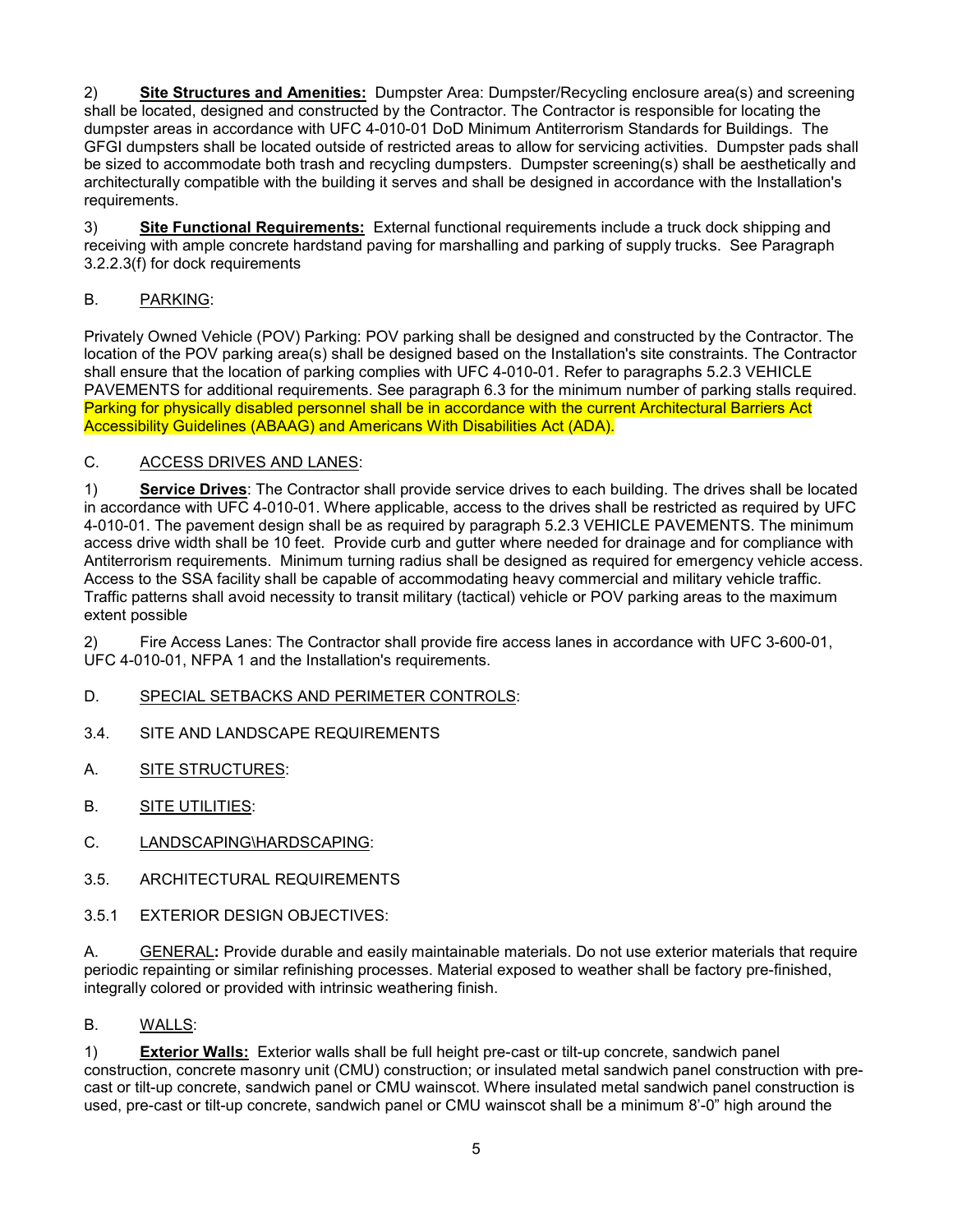warehouse operations area, and a minimum 4'-0" high around the administration operations area. Masonry units shall be tested for efflorescence. Efflorescence testing shall conform to the provisions of ASTM C 67. CMU construction shall comply with the provisions of ASTM C 1400.

2) **Thermal Insulation**: Provide exterior wall, floor, and roof/ceiling assemblies with thermal transmittance (U-values) required to comply with the proposed energy calculations for the facility. Insulation shall not be installed directly on top of suspended acoustical panel ceiling systems. The insulation system shall be selected and designed to meet requirements set forth in UFCs 1-200-02 and 3-101-01 and in accordance to the climate zone in which the project is located at and the proposed energy conservation requirements.

C. ROOFING SYSTEMS: Roof system shall comply with applicable criteria for fire rating and UFC 3-110-03, except as modified herein. . Minimum roof slope for standing seam metal roof system SSMR shall be 4 inch per foot. For climate zones 1-3, roofing shall be highly reflective, with a minimum solar reflective index (SRI) of 39. Provide a watertight, continuous high-temperature, self-adhering underlayment under the entire roof. Designer will evaluate the required vapor permanence of the underlayment. The roof design shall be arranged to allow for drainage directly to the exterior of the building using gutters and downspouts. Downspouts shall drain onto splash blocks.

1) **Roof Mounted Equipment**: Large and heavy loaded roof-mounted equipment is not recommended on metal roof system. If unavoidable, provide a platform with access within the roof system. Small and light loaded roof-mounted equipment, such as: exhaust hoods, can be located on the roof system. **Roof Access:** Roof access from building exterior is prohibited. Provide a roof access hatch with a ladder and safety rails. Ladders, ladder up safety posts and safety rails shall be provided per OSHA requirements.

2) **Personal Fall Arrest Systems:** Fall arrest system shall be required for workers servicing roof-mounted equipment. All necessary anchorages for attachment of personal fall arrest equipment shall be provided in accordance with applicable codes and criteria.

3) **Trim and Flashing**: Gutters, downspouts, and fascias shall be factory pre-finished metal and shall comply with SMACNA Architectural Sheet Metal Manual.

4) **Roof Insulation**: Provide adequate roof insulation to reduce energy consumption. The roof insulation system shall be selected and designed to meet requirements set forth in UFCs 1-200-02 and 3-101-01 and in accordance to the climate zone in which the project is located at and the proposed energy conservation requirements.

5) **Skylights**: Provide thermally-efficient, insulated, translucent fiberglass sandwich panel skylight system.

D. OPENINGS:

1) **Exterior Doors and Frames:**

a) **Main Entrance Doors**: Provide aluminum storefront doors and frames with Architectural Class 1 anodized finish, fully glazed, with medium or wide stile at all vestibules. Provide doors complete with frames, framing members, sub-frames, transoms, sidelights, trim, applied muntins, and accessories. Framing systems shall have thermal-break design. Storefront systems shall comply with wind-load requirements of applicable codes and criteria.

b) **Curtain Wall Systems:** Curtain wall systems shall be capable of withstanding area wind loads, thermal and structural movement required by location and project requirements, and shall comply with applicable codes and criteria.

c) **Other Exterior Doors:** Provide insulated hollow metal exterior doors for entry to all spaces other than corridors, lobbies, or reception/waiting rooms. Doors and frames shall comply with applicable codes and criteria. Doors shall be minimum Level 3(Extra Heavy-Duty), Physical Performance Level A, Model 1 (Full Flush) ;. Frames shall be Level 4, 14 gauge, with continuously welded mitered corners and seamless face joints. Doors and frames shall be constructed of non-corroding, hot-dipped zinc-iron alloy- coated galvannealed steel sheet, , minimum A60 coating weight, complying with ASTM A653, factory-primed. Fire-rated openings shall comply with applicable codes, and the requirements of the labeling authority. Door and frame installation shall comply with applicable codes and criteria. Provide metal eyebrow canopies. The canopy shall extend out above each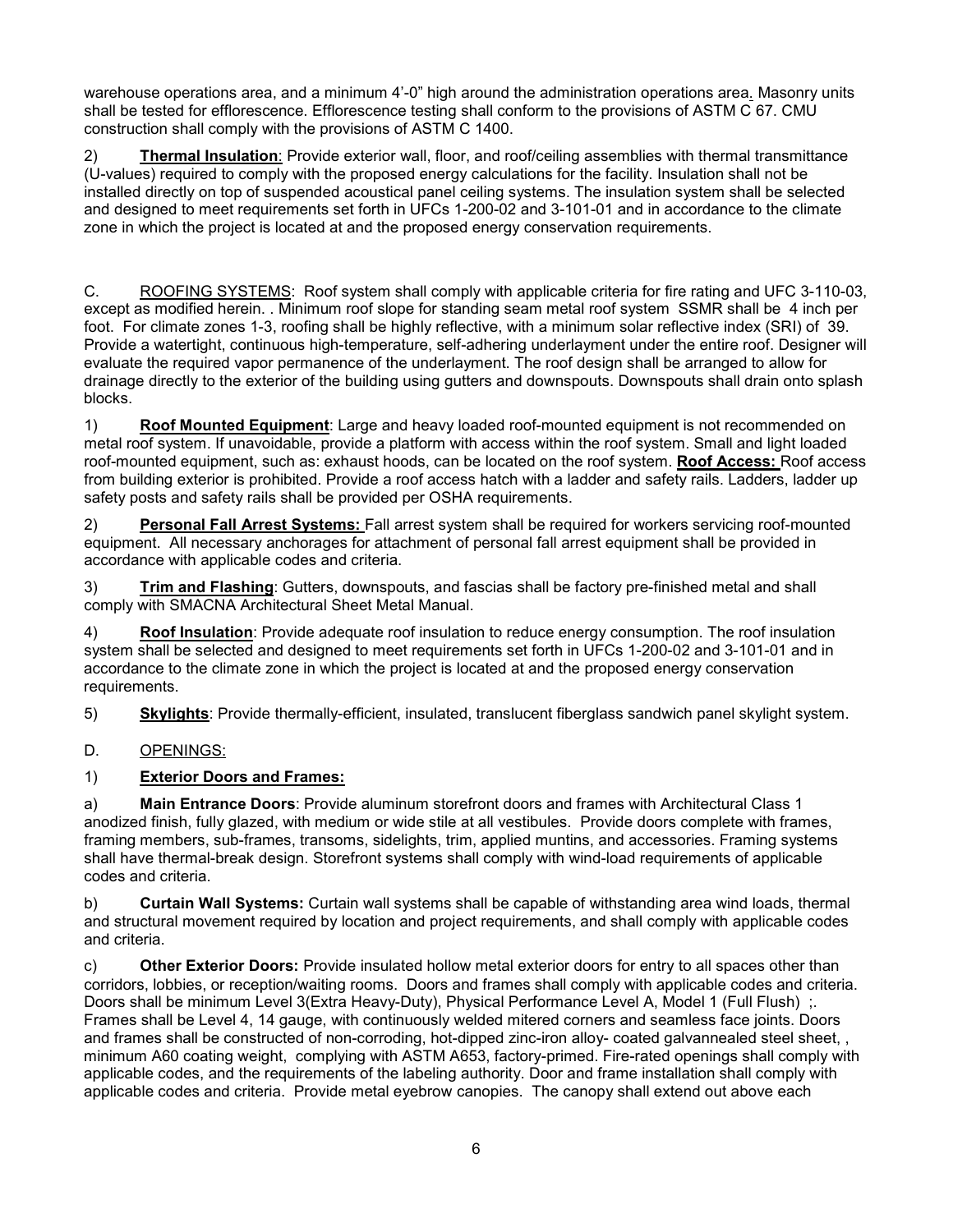pedestrian door. All doors shall have nylon brush-style weather-stripping to prevent the entry of insects and to protect against external weather conditions.

d) **Electrically Operated Sectional Overhead Doors**: Sectional overhead doors shall be industrial class, high-lift sectional overhead doors, electrically operated, with auxiliary hand chain override. In the open position, the horizontal portion of the door shall be aligned with the angle of the roof structural elements; and shall be no more than 6 inches below the bottom of the roof structural elements. Doors shall completely close the door opening in the closed position and make the full width and height of the door opening available for use in the open position. Provide a permanent label on the door indicating the name and address of the manufacturer. Door sections shall be formed from hot-dipped galvanized steel, and shall ensure a weather tight closure and alignment for full width and height of the door. Door components and methods of installation shall be designed in accordance with DASMA 102. Minimum design wind load shall be 20 psf. Maximum wind load deflection of the door shall not exceed the door height in inches divided by 120 and the door width in inches divided by 120. Doors shall be operable during design wind load when tested in accordance with ASTM E 330. Provide sections of height per manufacturer's standard. Door sections shall be insulated and shall provide a "U" factor of 0.14 or less when tested in accordance with ASTM C 1363. Interior of door sections shall be covered with steel sheets of not lighter than 20 gauge to completely enclose the insulating material.

(1) **Operators:** Provide operators of the type recommended by the door manufacturer. Electric operator shall be designed so that the motor may be removed without disturbing the limit switch timing and without affecting the manual operator. The manual operator shall be clutch controlled so that it may be engaged and disengaged from the floor; operation shall not affect limit switch timing.

(2) **Disconnects:** Provide an electrical or mechanical device that disconnects the motor from the operating mechanism when the manual operator is engaged. Provide a galvanized, endless chain operating over a sprocket, extend chain to within 4 feet of the floor, and mount on inside of building. The force required to operate the door shall not exceed 35 pounds. Each door motor shall have an enclosed, across-the-line type, magnetic reversing contactor, thermal overload and under voltage protection, solenoid-operated brake, limit switches, and control switches.

(3) **Control Switches:** Locate control switches at least 5 feet above the floor so the operator will have complete visibility of the door at all times. Control equipment shall conform to NEMA ICS 1 and NEMA ICS 2. Control enclosures shall be NEMA ICS 6, Type 12 or Type 4, except that contactor enclosures may be Type 1. Each control switch station shall be of the three-button type; buttons shall be marked "OPEN," "CLOSE," and "STOP." The "OPEN" and "STOP" buttons shall require only momentary pressure to operate. The "CLOSE" button shall require constant pressure to maintain the closing motion of the door. If the door is in motion and the "STOP" button is pressed or the "CLOSE" button released, the door shall stop instantly and remain in the stop position; from the stop position, the door may be operated in either direction by the "OPEN" or "CLOSE" buttons. Pushbuttons shall be full-guarded to prevent accidental operation. Provide limit switches to automatically stop doors at the fully open and closed positions. Limit switch positions shall be readily adjustable. Provide a safety device on the bottom edge of electrically operated doors. The device shall immediately stop and reverse the door in its closing travel upon contact with an obstruction in the door opening or upon failure of the device or any component of the control system and cause the door to return to the full open position. The door-closing circuit shall be automatically locked out and the door shall be operable manually until the failure or damage has been corrected. Do not use the safety device as a limit switch. Each sectional overhead door shall be furnished with a "headache bar" on the interior and exterior side of the facility. Set bottom of each "headache bar" 6-inches below bottom of door head height and 4-feet from face of door. Each sectional overhead door shall be furnished with a canopy on the exterior side.

(4) **Electronically-Operated Overhead Coiling Doors:** As an option, overhead coiling doors can be used in lieu of overhead sectional doors. Provide insulated, high-efficient, industrial-class, overhead coiling doors, electrically-controlled with an auxiliary chain override. Provide curtains formed from the manufacturer's standard shapes of interlocking slats. Slat system shall be insulated and shall provide an adequate "U" factor, as calculated to meet requirements of UFC 1-200-02 and ASHRAE. In addition, provide electronic operators with disconnects and control switches as described above and as recommended by the manufacturer.

(5)

**H. Exterior Windows:** Provide insulated, high efficiency window systems, with thermally broken frames complying with applicable codes and criteria. Operable windows shall be furnished with locks, and fiberglass or aluminum insect screens removable from the inside. Windowsills shall be designed to discourage bird nesting.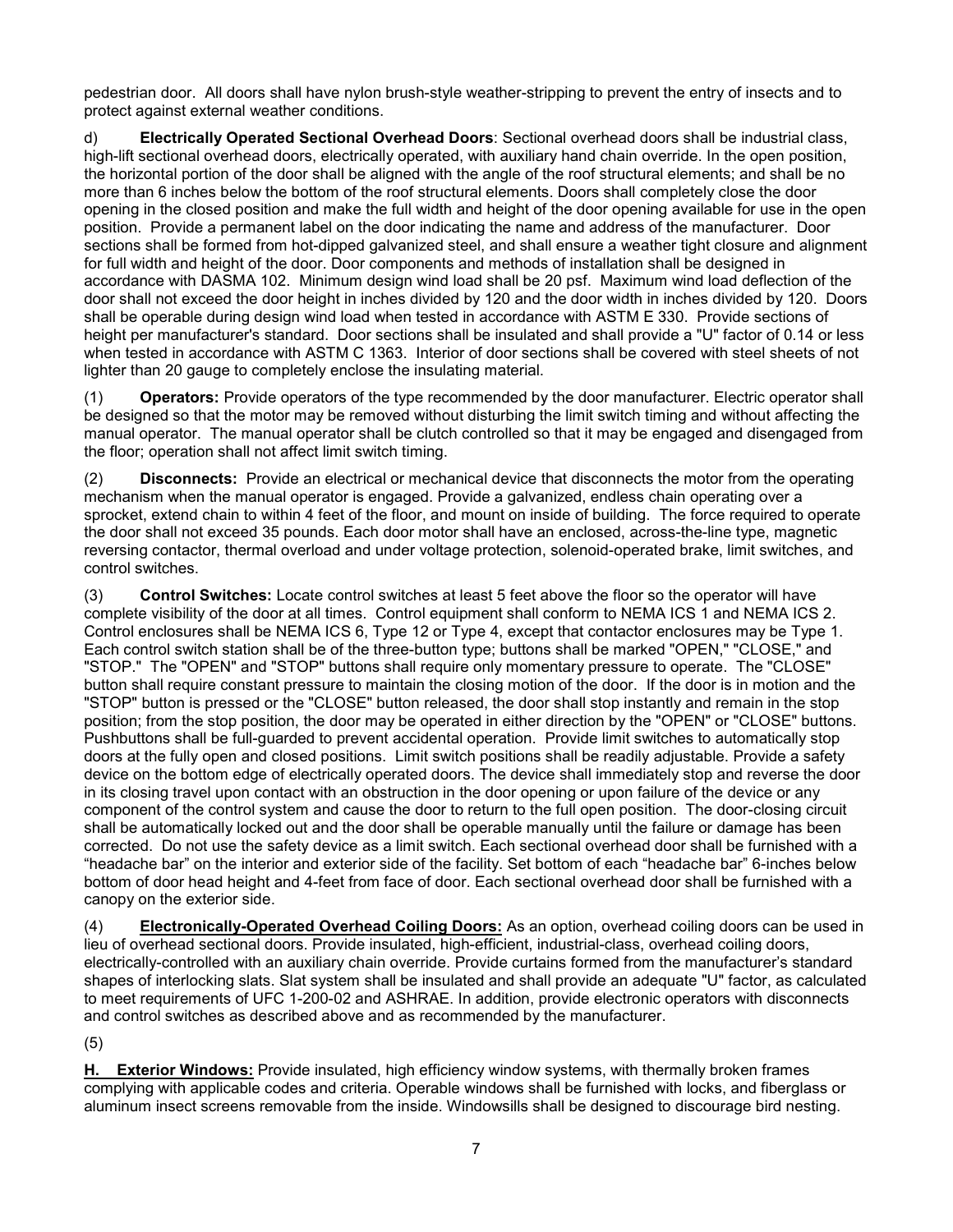a) **Exterior Glass and Glazing**: Material and installation shall comply with applicable codes and criteria.

b) **Thermal Insulation**: Provide exterior wall, floor, and roof/ceiling assemblies with thermal transmittance (U-values) required to comply with the proposed energy calculations for the facility. Insulation shall not be installed directly on top of suspended acoustical panel ceiling systems.

c) **Exterior Louvers**: Exterior louvers shall have bird screens and shall be designed to exclude wind-driven rain. Exterior louvers shall be made to withstand wind loads in accordance with the applicable codes. Wall louvers shall bear the Air Movement & Control Association (AMCA) International certified ratings program seal for air performance and water penetration in accordance with AMCA 500-D and AMCA 511. Louver finish shall be factory applied.

d) **Clerestory Windows:** Provide thermally-efficient, insulating, light-transmitting, fixed, fiberglass, structural composite sandwich panel systems.

### E. HARDWARE:

1) **Non-Destructive Emergency Access System (NDEAS):** Furnish and install a Knox-Vault 3200 Series (Single Lock Model) mounted at the building exterior adjacent to the main entry.

2) **Finish Hardware:** All hardware shall be consistent and shall conform to ANSI/BMHA standards for Grade-1. All requirements for hardware shall be coordinated with the Contracting Officer. Hardware finish shall conform to ANSI/BHMA A156 18. Extension of the existing Installation keying system shall be provided. The Installation's keying system is «SSA\_KEYING» Locksets shall have interchangeable cores. Cores shall have minimum of seven pins; cylinders shall have key-removable type cores. Disassembly of locksets shall not be required to remove core from lockset. Locksets and deadbolt locks shall be installed in mechanical, electrical and telecommunications rooms only shall be keyed to the existing Installation Master Keying System.. All locksets and exit devices shall accept same interchangeable cores. Plastic cores are unacceptable. Provide closers for exterior doors, and doors opening to corridors and as required by codes. Exit devices shall be installed on all building egress doors.

3) **Auxiliary Hardware***:* Provide wall or floor stops for exterior doors that do not have overhead holder/stops. Provide other hardware as necessary for a complete installation.

4) **Fire Door Hardware:** Hardware for fire doors shall be installed in accordance with the requirements of applicable codes. Exit devices installed on fire doors shall have a visible label bearing the marking "Fire Exit Hardware". Other hardware installed on fire doors, such as locksets, closers, and hinges shall have a visible label or stamp indicating that the hardware items have been approved by an approved testing agency for installation on fire-rated doors. Hardware for smoke-control door assemblies shall be installed in accordance with applicable codes.

### 3.5.2 INTERIOR DESIGN OBJECTIVES

Provide sustainable materials and furnishings that are easily maintained and replaced. Maximize use of daylighting. Provide interior surfaces that are easy to clean and light in color. Interior spaces should be structured to allow maximum flexibility for future modifications. At least 90% of materials must meet the General Emissions Evaluation unless otherwise specified.

A. Corner Guards: Provide surface mounted, mechanically attached, high impact resistant, integral color, snap-on type resilient corner guards, extending from floor to 6' above finished floor for wall and column outside corners in high traffic areas such as corridors, waiting areas, lobbies, conference and multi-purpose rooms. Factory fabricated end closure caps shall be furnished for top and bottom of surface mounted corner guards.

B. Chair Rail: Chair rails shall be mechanically installed in areas prone to high traffic, such as corridors and waiting areas.

C. Window Treatment**:** Provide horizontal blinds at all exterior windows. Uniformity of window covering color and material shall be maintained to the maximum extent possible throughout each building. Window sills shall be minimum 1/2-inch thick, cast 100 percent acrylic polymer solid surfacing material.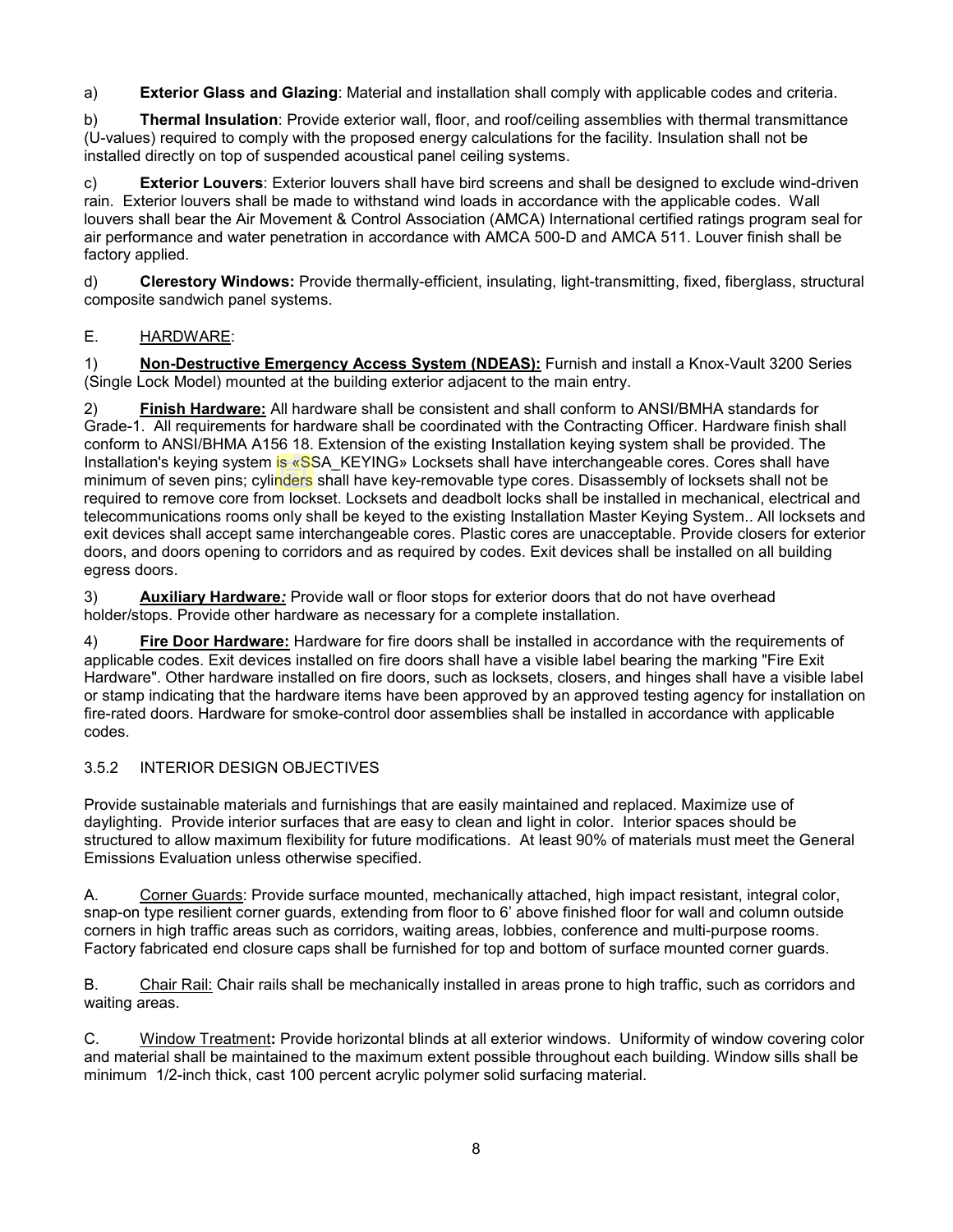D. Casework: Provide cabinets complying with AWI Quality Standards, Custom Grade. Countertops in bathrooms, break rooms and lactation rooms shall be minimum 1/2-inch thick cast 100 percent acrylic polymer solid surfacing material with integral coved backsplash and waterfall front edge,

E. Bollards: Provide concrete filled, steel pipe bollards at doors and installed equipment locations in the warehouse areas not protected by crash barrier/guardrail system. Steel pipe bollards shall be a minimum diameter of 6-inches, and not less than ¼ inch thick. Bollards shall extend a minimum of 44-inches above finish floor.

### F. Interior Doors and Frames:

1) **Insulated Hollow Metal Doors:** Comply with ANSI A250.8/SDI 100 and applicable codes and criteria. Doors shall be minimum Level 3 (Extra Heavy-Duty), Physical Performance Level A, Model 2 (Seamless); factory primed. Provide insulated hollow metal doors at all interior doors in the warehouse area. Provide solid core wood doors in all offices. Doors shall be constructed of non-corroding, hot-dipped, zinc-iron alloy-coated, galvannealed steel sheet, minimum A60 coating weight, complying with ASTM A653.

2) **Wood Doors:** Provide solid wood core, Type I conforming to ANSI/WDMA I.S.1A, doors in all offices.

3) **Hollow Metal Frames:** Comply with ANSI A250.8/SDI 100. Frames shall be minimum Level 3, 16 gauge, with continuously welded mitered corners and seamless face joints; factory primed. All door frames shall be constructed of non-corroding, hot-dipped, zinc-iron alloy-coated, galvannealed steel sheet, minimum A60 coating weight, complying with ASTM A653.

4) **Fire-rated and Smoke Control Doors and Frames:** Comply with applicable codes, criteria and requirements of labeling authority.

5) **STC ratings:** Provide STC rating shall be provided for the entire door and frame assembly.

# 3.5.3 EXTERIOR SPECIALTIES

A. ACOUSTICAL REQUIREMENTS: Exterior walls and roof/floor/ceiling assemblies, doors, windows and interior partitions shall be designed to provide for attenuation of external noise sources such as airfields in accordance with applicable criteria, but no less than the following:

1) **Exterior Walls**: STC 49

2) **Interior Partitions**: STC 49

3) **Office Doors**: STC 25

4) Sound conditions (and levels) for interior spaces, due to the operation of mechanical and electrical systems and devices, shall not exceed levels as recommended by ASHRAE 189.1 handbook criteria. Provide acoustical treatment for drain lines and other utilities to prevent noise transmission. Project shall comply with the noise-related land use compatibility requirements in AR 200-1, Chapter 14. If in the vicinity of an airfield project shall comply with DODI 4165.57, Air Installations Compatible Use Zones.

B. THERMAL REQUIREMENTS: Provide exterior wall, floor, and roof/ceiling assemblies with thermal transmittance (U-values) required to comply with the proposed energy calculations for the facilities. Insulation shall not be installed directly on top of suspended acoustical panel ceiling systems. See Paragraph 3.12 Energy Conservation for details.

C. MOLD AND MILDEW: The Designer of Record (DOR) shall provide details in the design analysis and design showing steps taken to mitigate the potential growth of mold and mildew in the facility.

D. BIRD HABITAT MITIGATION: The DOR shall provide details in the design necessary to eliminate the congregating and nesting of birds at, on, and in the entire facility. Common bird mitigation solutions include screens on openings in ducts and vents, avoidance of exposed beam systems where birds can roost, elimination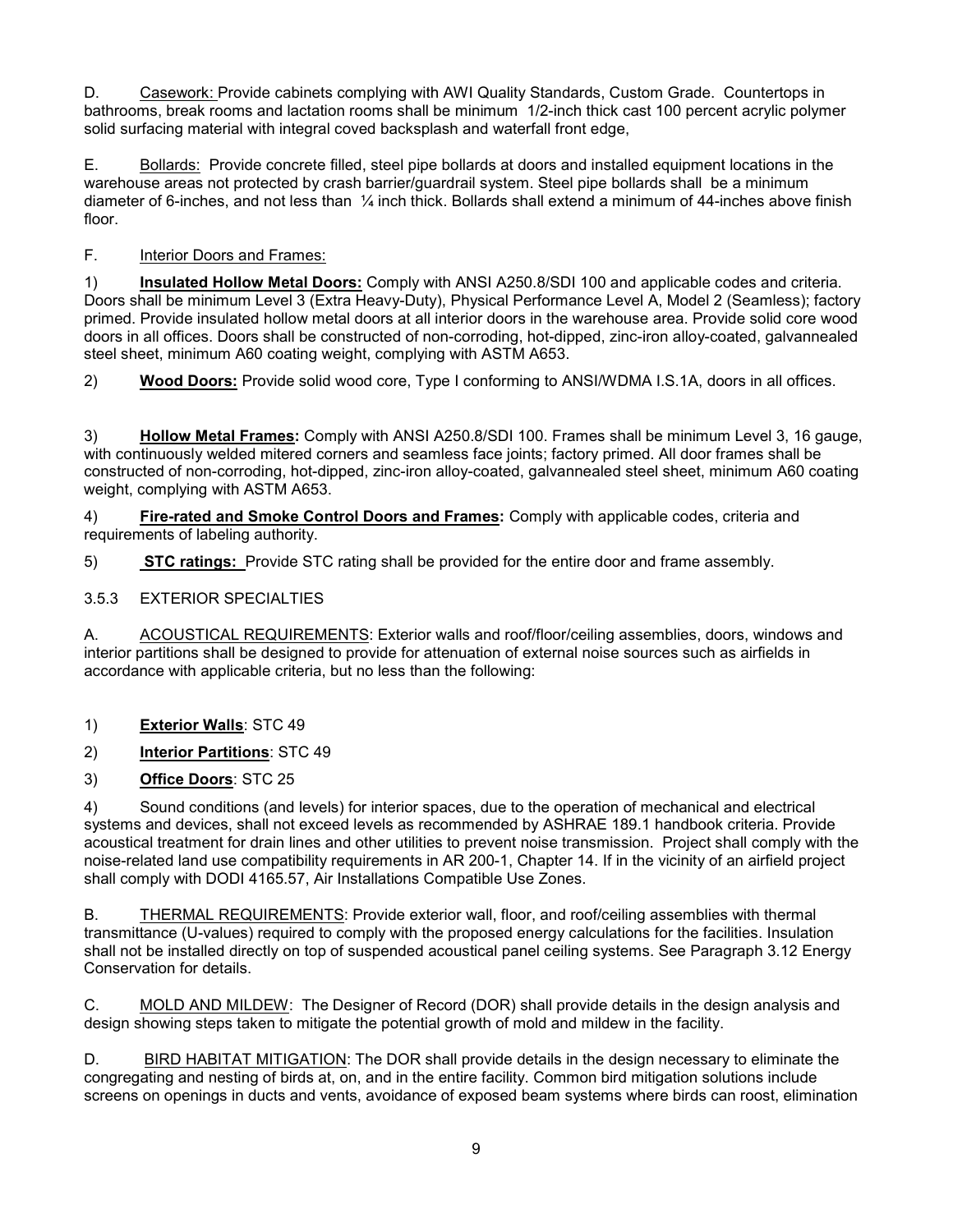of ledges, and provision of spikes on horizontal elements. Bird netting is not an acceptable form of bird mitigation and shall not be used.

E. LOADING DOCK CANOPIES**:** Provide metal eyebrow canopies to protect forklift drivers from the elements during inclement weather. Canopy to extend out above each vertical roll up door, including door provided for forklift access, at a height not to interfere with truck/trailer activity. Canopy shall extend at least 4'-0" past the edge of the loading platform. All doors shall have nylon brush-style weather-stripping to prevent the entry of insects and to protect against external weather conditions.

#### 3.5.4. FINISHES AND INTERIOR SPECIALTIES

#### A. GENERAL:

Designers are not limited to the minimum finishes listed in this paragraph and are encouraged to offer higher quality finishes.

#### B. FINISHES:

1) **Paint:** All paints used shall be listed on the "Approved Product List" of the Master Painters Institute (MPI). Application criteria shall be as recommended by MPI guide specifications for the substrate to be painted and the environmental conditions existing at the project site.

2) **Exterior surfaces:** Except factory pre-finished material or exterior surfaces receiving other finishes, all exterior surfaces shall be painted a minimum of one prime coat and two finish coats. Paints having a lead content over 0.06 percent by weight of nonvolatile content are unacceptable. Paints containing zinc-chromate, strontiumchromate, mercury or mercury compounds, confirmed or suspected human carcinogens shall not be used on this project. Exterior paints and coating products shall be classified as containing low volatile organic compounds (VOCs) in accordance with MPI criteria. At least 90% by volume shall comply with the General Emissions<br>Evaluation unless otherwise specifications. Application criteria shall be as recommended by MPI guide Application criteria shall be as recommended by MPI guide specifications. Provide an MPI Gloss Level 5 Finish (semi-gloss), unless otherwise specifications.

3) **Interior Surfaces:** Except factory pre-finished material or interior surfaces receiving other finishes, all interior surfaces shall be painted a minimum of one prime coat and two finish coats. Paints having a lead content over 0.06 percent by weight of nonvolatile content are unacceptable. Paints containing zinc-chromate, strontiumchromate, mercury or mercury compounds, confirmed or suspected human carcinogens shall not be used on this project. Interior paints and coating products shall contain a maximum level of 150 grams per liter (g/l) of VOCs for non-flat coatings and 50 g/l of VOCs for flat coatings. At least 90% by volume shall comply with the General Emissions Evaluation unless otherwise specifications. Provide an MPI Gloss Level 5 Finish (semi-gloss) in wet areas and an egg shell finish in all other areas.

4) **Wall, Ceiling, Floor and Movable Partitions**: Finishes shall conform to the requirements of the IBC, NFPA and UFC 3-600-01 Fire Protection Engineering for Facilities. Where code requirements conflict, the most stringent code requirement shall apply.

5) **Carpet:** Vinyl Composition Tile (VCT) shall be minimum 1/8 inch thick, conforming to ASTM F 1066, Class 2, through pattern tile, Composition 1, asbestos free, with color and pattern uniformly distributed throughout the thickness of the tile.

6) **Walls**: All gypsum board shall achieve a score of 10, the highest level of performance for mold resistance under the ASTM D 3273 test method. All gypsum board shall be transported, handled, stored and installed in accordance with the GYPSUM ASSOCIATION – Guidelines for Prevention of Mold Growth on Gypsum Board (GA-238-03). Use impact resistant gypsum board in corridors, storage rooms, stairwells and for all gypsum board partitions on the warehouse side of the facility. Gypsum wallboard shall not be used below 8 feet above finish floor, as interior finish of the building envelope in the warehouse area, or on the warehouse side of the demising wall between the warehouse area and the administration area. The warehouse side of all other gypsum wallboard partitions shall be protected by a continuous crash barrier/guardrail system set at a minimum 4'-0" from the face of the partitions, to protect the partitions, and also provide a safe pedestrian circulation area. Exposed or plastic bagged insulation is not allowed as a finish material. Use materials with recycled content, calculated on the basis of post-industrial and post-consumer percentage where appropriate for use.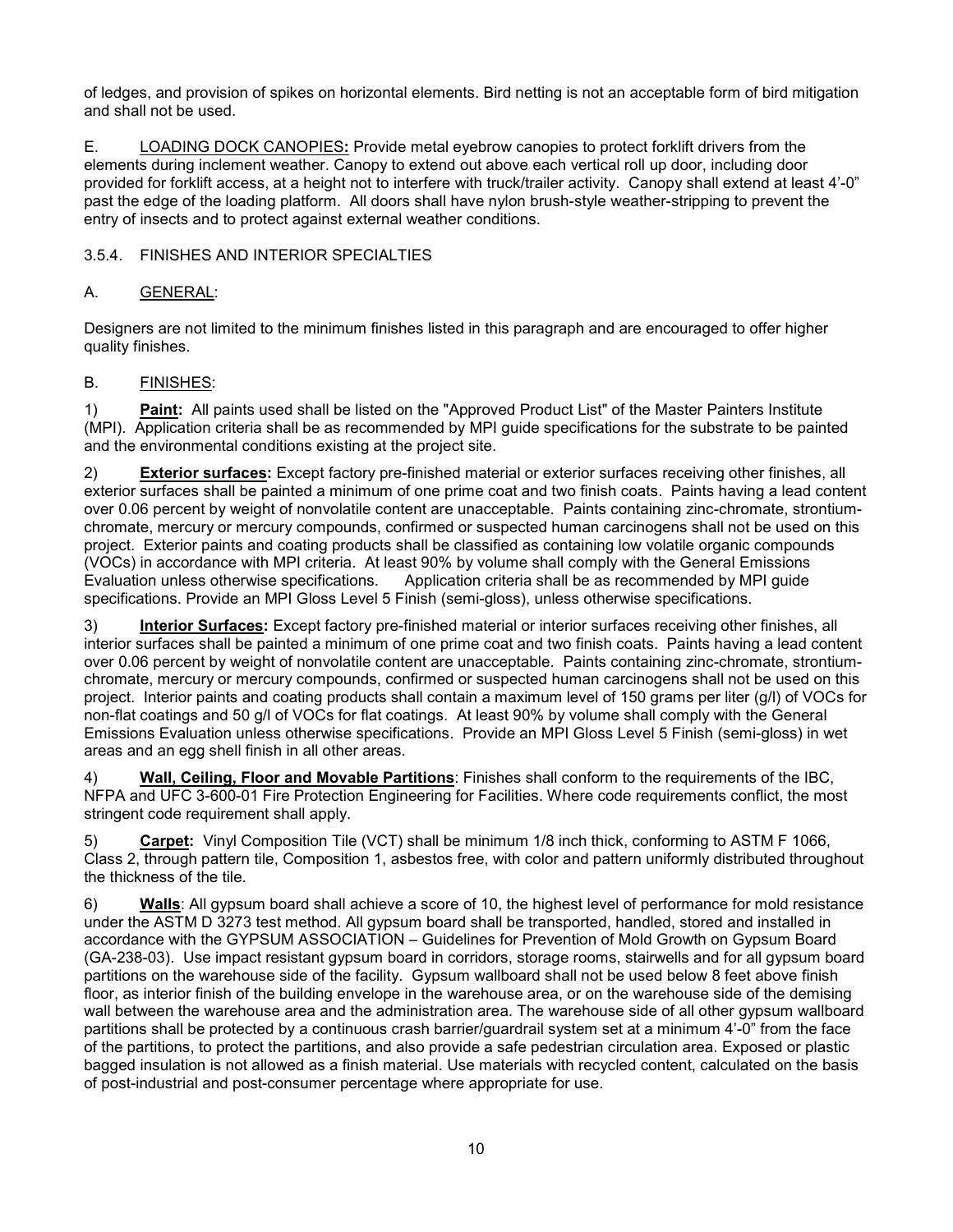7) **Ceiling Finishes:** All ceiling finishes shall be minimum 5/8" inch thick,painted gypsum board, except where stated otherwise. All gypsum board shall achieve a score of 10, the highest level of performance for mold resistance under the ASTM D 3273 test method. All gypsum board shall be transported, handled, stored and installed in accordance with the GYPSUM ASSOCIATION – Guidelines for Prevention of Mold Growth on Gypsum Board (GA-238-03).

8) **Resilient Flooring:** Resilient flooring shall be a minimum 1/8 inch thick, conforming to ASTM F1066, Class 2, through-pattern tile, Composition 1, asbestos free, with color and pattern uniformly distributed throughout the thickness of the tile.

9) **Entrance Mat:** Provide a modular tile entrance mat flooring system with a fixed metal frame at perimeter where walls are not located. Modular tiles shall have square edge profile for recessed or beveled edge profile for surface application with non-skid rubber backing.

### C. INTERIOR SPECIALTIES:

1) **Toilet/Shower/Locker Accessories**: Furnish and install the items listed below and all other toilet accessories necessary for a complete and usable facility. All toilet accessories shall be lockable-type and constructed of Type 304 stainless steel with satin finish. Toilet accessories shall include the following:

- a) **Glass Mirror/Shelf** 18 inch by 24 inch glass mirror on stainless steel frame with shelf at each lavatory
- b) **Hands Free Liquid Soap** Dispenser- Provide at each lavatory;
- c) **Hands Free Paper** Towel Dispenser: Provide adjacent to lavatory;
- d) **Waste Receptacle** Recess mounted at lavatory/toilet area;
- e) **Sanitary Napkin Disposal -** Provide at each female toilet stall;
- f) **Toilet Paper Dispenser** Provide multi roll, toilet paper dispenser at each toilet stall;
- g) **Sanitary Toilet Seat Cover Dispenser** Provide at each toilet stall;
- h) **Grab Bars** Provide as required by ABA

i) **Toilet Partitions**- Provide solid phenolic, color through the core Finish 4A, floor mounted, overhead braced toilet partitions with three (3) hinges each.

j) **Urinal Screens** - Provide solid phenolic, color through the core Finish 4A, wall-hung urinal screens.

2) **Signage:** Provide mechanically attached interior signage as required by applicable codes and criteria and in compliance with Army Standards.

3) **Bulletin Boards:** Provide one mechanically attached bulletin board at each entry vestibule closest to the customer assistance desk. Bulletin board shall be 4'-0" high and 6'-0" wide. Bulletin boards shall have a header panel and shall have lockable, laminated glazed doors.

4) **Fire Extinguisher Cabinets and Mounting Brackets:** Provide a fire extinguisher cabinets and mounting brackets as required by applicable codes and criteria. Furnish a list of installed fire extinguisher cabinets and mounting brackets (including location, type and size) to the Contracting Officer's Representative.

5) **Crash Barrier/Guardrail System:** Provide continuous, permanently fixed or removable crash barrier/guardrail system as required in the warehouse area, to protect personnel, structure and equipment from vehicular traffic. Crash barrier/guardrail system shall be bolted to warehouse floor, and shall be removable where necessary for equipment access. Crash barrier/guardrail system shall extend a minimum 44-inches above finish floor, and shall have a minimum of two rails, with the centerline of the lower rail set at 22-inches above finish floor.

6) **Electric Water Coolers (EWC):** Provide a minimum of one (1) set each, of all stainless steel, wall mounted, bi-level, ABA-compliant, electric water cooler with bottle filling station in the warehouse operations area and in the administration area.

7) **Interior Entrance Walk-**Off Mat Systems: Furnish and install permanent entryway systems at least 10'-0" (3 meters) long in the primary direction of travel. Acceptable entryway systems include permanently installed grates, grilles, slotted systems, or roll-out mats. Warehouse(s) entryway systems are not required at doors leading from the exterior to the loading dock or garage but shall be installed between these spaces and adjacent office areas.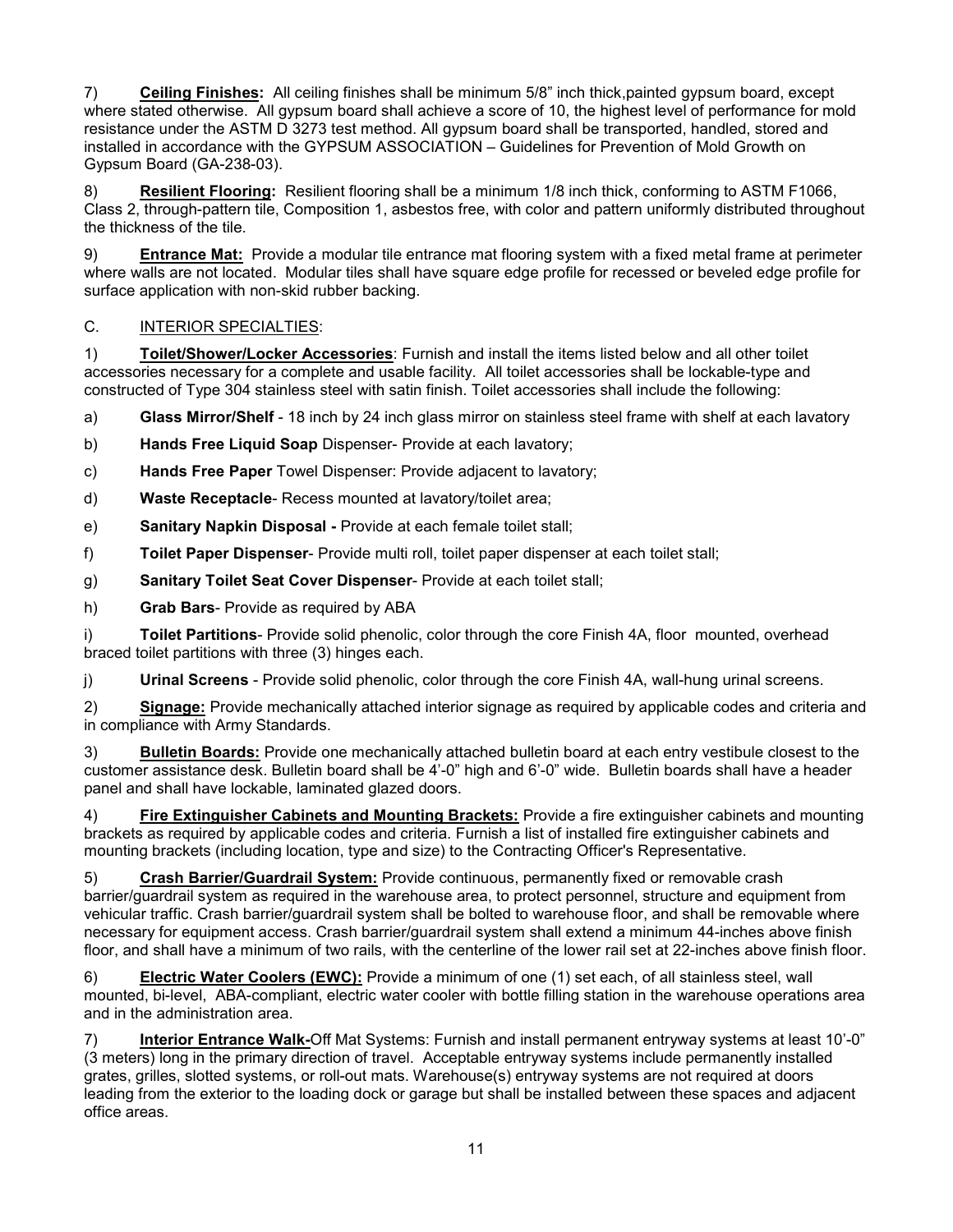# 3.5.5. ELEVATORS/CONVEYING SYSTEMS: NOT USED

# 3.5.6. INTERIOR FINISH REQUIREMENTS

| <b>MINIMUM INTERIOR FINISHES</b>                                                                                                                                                                                                                                                                             |                              |                         |              |                       |                 |                |                               |                              |                              |           |                              |                            |                                           |                      |
|--------------------------------------------------------------------------------------------------------------------------------------------------------------------------------------------------------------------------------------------------------------------------------------------------------------|------------------------------|-------------------------|--------------|-----------------------|-----------------|----------------|-------------------------------|------------------------------|------------------------------|-----------|------------------------------|----------------------------|-------------------------------------------|----------------------|
|                                                                                                                                                                                                                                                                                                              | <b>FLOORS</b>                |                         |              |                       |                 | <b>BASE</b>    |                               | <b>WALLS</b>                 |                              |           | <b>CEILING</b>               |                            |                                           | <b>REMARKS</b>       |
|                                                                                                                                                                                                                                                                                                              | <b>FLOORING</b><br>RESILIENT | STATIC-DISSIPATIVE TILE | CERAMIC TILE | ENTRY MAT<br>RECESSED | SEALED CONCRETE | RESILIENT BASE | COVE CERAMIC BASE<br>SANITARY | PANEL<br>CMU/INSULATED METAL | <b>PAINT</b><br>GYPSUM BOARD | CERAMIC   | <b>PAINT</b><br>GYPSUM BOARD | CEILING TILE<br>ACOUSTICAL | $9 - 0$<br>$\mathbf{H}$<br>MINIMUM HEIGHT |                      |
|                                                                                                                                                                                                                                                                                                              |                              |                         |              |                       |                 |                |                               |                              |                              |           |                              |                            |                                           |                      |
| <b>WAREHOUSE OPERATIONS</b><br><b>AREA</b>                                                                                                                                                                                                                                                                   |                              |                         |              |                       | $\bullet$       | $\bullet$      |                               | $\bullet$                    |                              |           |                              |                            | $16' - 0'$                                | SEE NOTES 1,4        |
| <b>RECEIVING/ISSUE BAY</b>                                                                                                                                                                                                                                                                                   |                              |                         |              |                       | $\bullet$       | $\bullet$      |                               | $\bullet$                    |                              |           |                              |                            | $16' - 0''$                               | SEE NOTES 7, 8       |
| <b>SECURE STORAGE</b>                                                                                                                                                                                                                                                                                        |                              |                         |              |                       | $\bullet$       | $\bullet$      |                               |                              |                              |           |                              |                            |                                           | SEE NOTES 7, 8       |
| <b>TURN-IN BAY</b>                                                                                                                                                                                                                                                                                           |                              |                         |              |                       | $\bullet$       | $\bullet$      |                               | $\bullet$                    |                              |           |                              |                            | $16' - 0''$                               | SEE NOTES 1, 4       |
| <b>CUSTOMER ISSUE BAY</b>                                                                                                                                                                                                                                                                                    |                              |                         |              |                       | $\bullet$       | $\bullet$      |                               | $\bullet$                    |                              |           |                              |                            | $16' - 0''$                               | SEE NOTES 1.4        |
| <b>ADMIN SPACES</b>                                                                                                                                                                                                                                                                                          | $\bullet$                    |                         |              |                       |                 | $\bullet$      |                               |                              | $\bullet$                    |           |                              | $\bullet$                  |                                           | SEE NOTE 7           |
| <b>CONTRACTOR LOGISTICS</b><br><b>SUPPORT</b>                                                                                                                                                                                                                                                                | ٠                            |                         |              |                       |                 | ٠              |                               |                              | $\bullet$                    |           |                              | ٠                          |                                           | SEE NOTE 7           |
| MULTIPURPOSE ROOM                                                                                                                                                                                                                                                                                            | $\bullet$                    |                         |              |                       |                 | $\bullet$      |                               |                              | $\bullet$                    |           |                              | $\bullet$                  |                                           | SEE NOTE 7           |
| <b>MENS'S AND WOMENS</b><br><b>TOILETS</b>                                                                                                                                                                                                                                                                   |                              |                         | $\bullet$    |                       |                 |                | $\bullet$                     |                              | $\bullet$                    | $\bullet$ | $\bullet$                    |                            | $8' - 0''$                                | SEE NOTES 2, 3, 5, 7 |
| <b>JANITOR'S CLOSET</b>                                                                                                                                                                                                                                                                                      |                              |                         | $\bullet$    |                       |                 |                | $\bullet$                     |                              | $\bullet$                    | $\bullet$ | $\bullet$                    |                            | $8' - 0''$                                | SEE NOTES 2, 5       |
| MECHANICAL, AND<br>ELETRICAL,                                                                                                                                                                                                                                                                                | $\bullet$                    |                         |              |                       | $\bullet$       | $\bullet$      |                               |                              | $\bullet$                    |           | $\bullet$                    |                            |                                           | SEE NOTE 6.          |
| <b>TELECOMMUNICATION</b>                                                                                                                                                                                                                                                                                     |                              | $\bullet$               |              |                       |                 | $\bullet$      |                               |                              | $\bullet$                    |           | $\bullet$                    |                            | $9' - 0''$                                | SEE NOTE 6.7         |
| <b>EXTERNAL COVERED</b><br><b>HARDSTAND</b>                                                                                                                                                                                                                                                                  |                              |                         |              |                       | ٠               |                |                               |                              |                              |           |                              |                            | $16' - 0''$                               | SEE NOTE 1           |
| LOADIND/UNLOADING<br><b>APRON</b>                                                                                                                                                                                                                                                                            |                              |                         |              |                       |                 |                |                               |                              |                              |           |                              |                            |                                           |                      |
| 1. CEILING IS OPEN TO STRUCTURE, MINIMUM UNOBSTRUCTED HEIGHT REQUIRED IS 16'-0".                                                                                                                                                                                                                             |                              |                         |              |                       |                 |                |                               |                              |                              |           |                              |                            |                                           |                      |
| 2. WET WALLS SHALL HAVE A 4'-0" HIGH CERAMIC TILE WAINSCOT.                                                                                                                                                                                                                                                  |                              |                         |              |                       |                 |                |                               |                              |                              |           |                              |                            |                                           |                      |
| 3. COUNTERS SHALL HAVE A MINIMUM OF 4" HIGH BACKSPLASH.                                                                                                                                                                                                                                                      |                              |                         |              |                       |                 |                |                               |                              |                              |           |                              |                            |                                           |                      |
| 4. PAINTED STRUCTURE                                                                                                                                                                                                                                                                                         |                              |                         |              |                       |                 |                |                               |                              |                              |           |                              |                            |                                           |                      |
| 5. PROVIDE FLOOR DRAIN IN CENTER OF ROOM.                                                                                                                                                                                                                                                                    |                              |                         |              |                       |                 |                |                               |                              |                              |           |                              |                            |                                           |                      |
| CEILINGS MAY BE OPEN TO STRUCTURE IF ALLOWED BY APPLICABLE CODES.<br>6.<br>7. THE WAREHOUSE SIDE OF ALL GYPSUM WALL BOARD PARTITIONS SHALL HAVE A MINIMUM 20 GAUGE METAL LINER PANEL.<br>METAL LINER PANEL SHALL EXTEND 96 INCHES ABOVE FINISH FLOOR AND SHALL HAVE A CLOSURE CAP/TRIM AT TOP AND<br>BOTTOM. |                              |                         |              |                       |                 |                |                               |                              |                              |           |                              |                            |                                           |                      |
| 8. WALLS AND CEILING SHALL BEFABRICATED FROM MINIMUM 10 GAUGE EXPANDED METAL, DIAMOND WIRE MESH, ON MIMIMUM 10<br>GAUGE 1 1/2 INCH SQUARE STEEL TUBE OR STEEL ANGLE STRUCTURE. MAXIMUM MESH OPENING SHALL BE 2 INCHES.                                                                                       |                              |                         |              |                       |                 |                |                               |                              |                              |           |                              |                            |                                           |                      |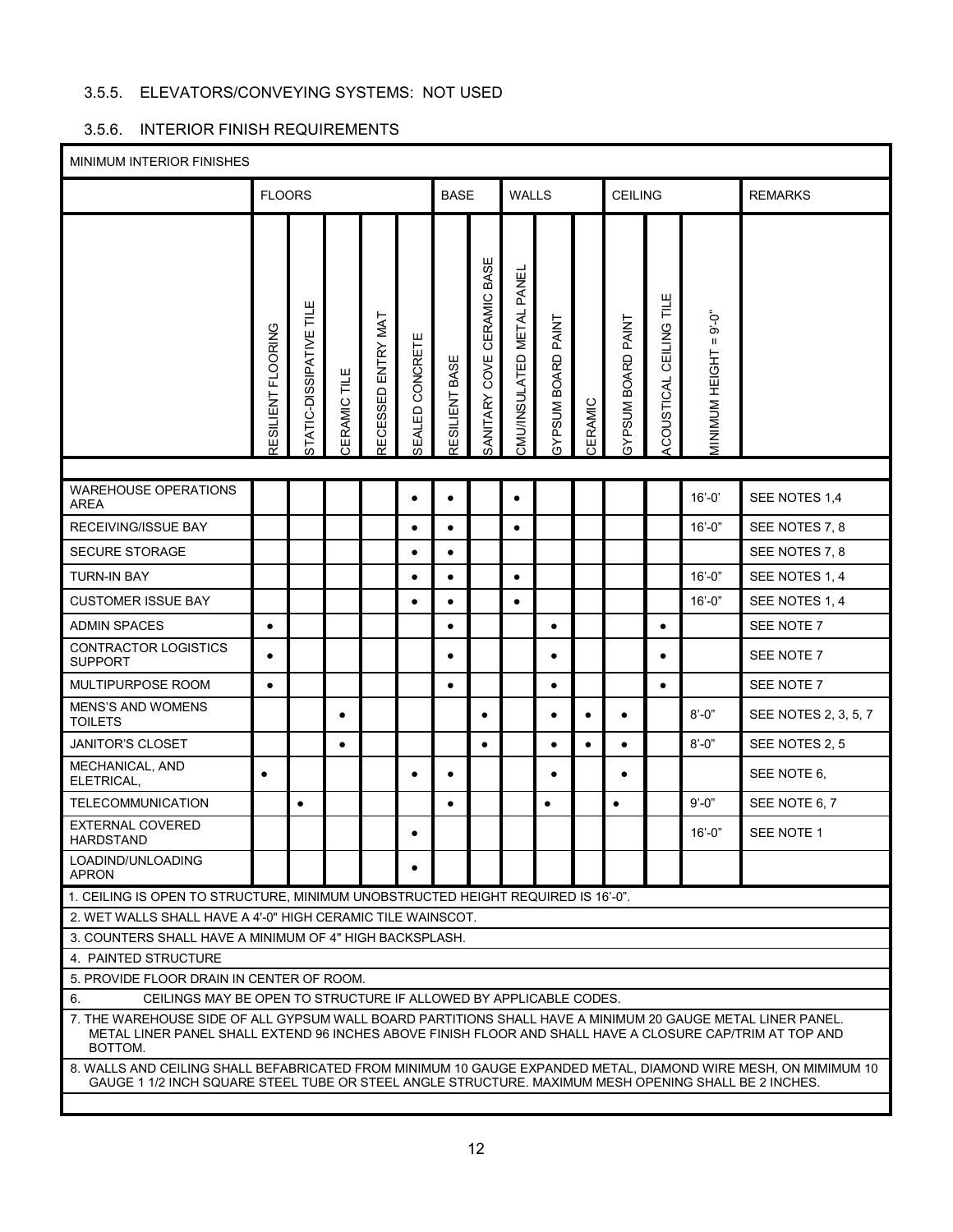### 3.6. STRUCTURAL REQUIREMENTS

D. GENERAL: Design and construct as a complete system in accordance with APPLICABLE CRITERIA

E. ROOF

1) **Live Loads**: Design live loads shall be per the IBC but not lower than the following minimums.

2) **Primary roof members**, exposed to work floor (in addition to the uniform load):

3) **Single panel point** on lower chord of roof trusses or any point along primary structural members supporting roofs 2,000 pounds

4) **Floor slab** - Uniform load 250 psf, Fork lift with lifting capacity of 5000 lb

5) **Pallets** with average weight of 1500 lb each will be stacked 6 high in pallets storage racks with the first pallet will be sitting on the floor. (Maximum pallet weight is 2500 lb). Slab shall be designed for all loads induced on slab by racking system.

6) **Warehouse:** The most stringent loading of the following: Administration 250 psf, Mezzanine 150 psf

7) **Column Spacing** Column spacing shall not be less than 25 feet in the long direction of building and 60 feet (in warehouse) in the narrow direction. Columns are to be spaced in such a way as to allow standard industrial shelving for palletized loading. Shelving shall be constructed in a back-to-back double row configuration with no interspersed single rows.

### 3.7. SEE PARAGRAPH 6.7 THERMAL PERFORMANCE – NOT USED

- 3.8. PLUMBING REQUIREMENTS
- A. GENERAL:

1) **Plumbing system** shall be designed and installed in accordance with the International Plumbing Code (IPC). Fixtures shall be of the water saving type and approved for its use per the IPC. Fixtures must specify EPA's WaterSense-labeled products or other water conserving products where applicable. Hot water shall be provided for all lavatories and janitor's sinks. Refer to paragraph 5 for domestic water metering requirements. The plumbing shall be designed to achieve at least 20% indoor water reduction in water consumption below the consumption of a baseline building meeting the minimum requirements of EPAct 1992, UPC 2006, and IPC 2006 fixture performance requirements. Comply with all UFC 1-200-02 requirements to achieve 30% hot water demand through solar domestic hot water heating if life cycle cost effective, to provide utility meters, and to provide alternative water sources such as non-potable water if life cycle cost effective.

2) **Emergency eyewash stations** Locate in accordance with OSHA standards 1910 and 1926. Water must be heated and a thermostatic tempering valve employed to provide water at the OSHA-required temperature. Provide a floor drain with a secondary waterless trap (similar to Trap Guard system or equal). Emergency eyewash system shall be provided with audible alarm with blinking light to indicate that the unit is in operation.

3) **Floor drains** Provide floor drains in restrooms, fire riser room, and mechanical room to facilitate proper maintenance.

#### A. DOMESTIC WATER:

- 1) **Heating System:** Size the domestic water heating system based on ASHRAE HVAC Applications for Hot water heater sizing on an office building. The summation of all hot water fixtures with corresponding gallon per hour (GPH) values can be used to size the water heater for the building.
- 2) **Pipe Sizing:** Shall be designed and installed in accordance with the International plumbing code.

B.

- C. FIXTURE FLOW RATES:
- 1) **Water Closet**: Shall have a maximum flow rate not to exceed 1.28 gpf.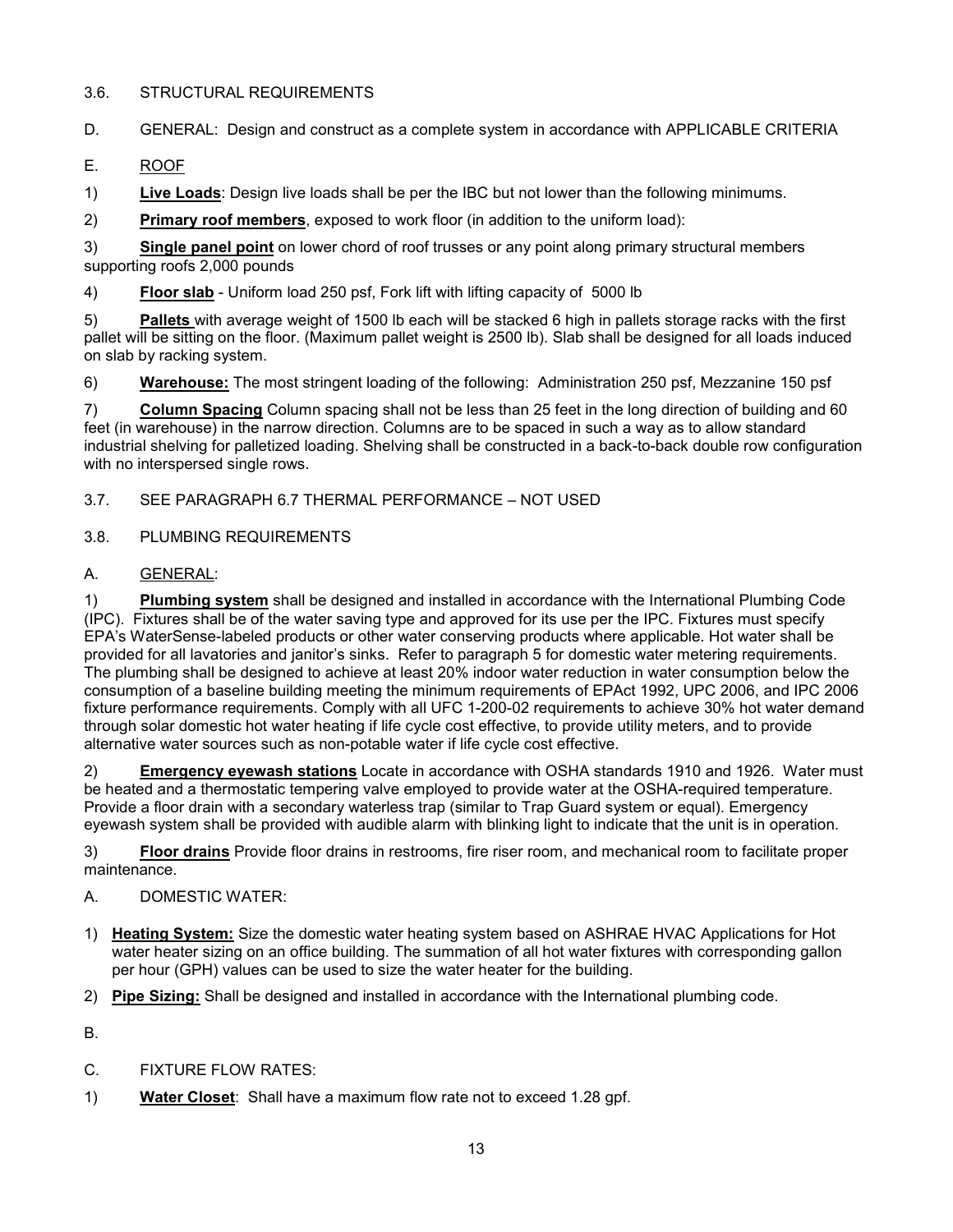- 2) **Urinal:** Shall have a maximum flow rate not to exceed 0.125 gpf.
- 3) **Lavatory**: Shall have a maximum flow rate not to exceed 0.35 gpm.
- D. PLUMBING FIXTURES:
- 3.9. COMMUNICATIONS AND SECURITY SYSTEMS
- A. GENERAL:

Select electrical characteristics of the power system to provide a safe, efficient, and economical distribution of power based upon the size and types of loads to be served. Use distribution and utilization voltages of the highest level that is practical for the load to be served. The effect of nonlinear loads such as computers, other electronic equipment and electronic ballasts shall be considered and accommodated as necessary. Voltage drop shall not exceed the maximum allowed per ASHRAE 90.1. Transient voltage surge protection shall be provided on service equipment.

- B. TELECOMMUNICATION SYSTEMS:
- C. AUDIO/VISUAL SYSTEMS AND INFRASTRUCTURE:
- D. SECURE COMMUNICATIONS:
- E. SECURITY INFRASTRUCTURE/SYSTEMS:
- F. MASS NOTIFICATION SYSTEMS:
- G. FIREFIGHTER ALERT SYSTEM
- 3.10. ELECTRICAL REQUIREMENTS
- A. GENERAL: Select electrical characteristics of the power system to provide a safe, efficient, and economical distribution of power based upon the size and types of loads to be served. Use distribution and utilization voltages of the highest level that is practical for the load to be served. Consider the effect of nonlinear loads such as computers, other electronic equipment and electronic ballasts and accommodate as necessary. Voltage drop shall not exceed the maximum allowed per ASHRAE 90.1. Provide surge protective device on service entrance equipment and branch panelboard for communications and related system per UFC 3-520-01
- B. POWER:

1) **Power** Shall be provided for all installed equipment requiring power including all Government Furnished Contractor Installed (GFCI) equipment and all Government Furnished Government Installed (GFGI) equipment. Power poles are not allowed. The following shall also be provided.

2) **Duplex Receptacles** Provide 125-volt duplex receptacles per NFPA 70, in conjunction with the proposed equipment and furniture layouts, and as per other stated requirements elsewhere in the RFP.

3) **125-volt duplex** In addition to receptacles required elsewhere in the RFP provide one 125-volt duplex receptacle per wall in all normally occupied spaces.

4) **125-volt duplex** For housekeeping purposes provide a minimum of one 125-volt duplex receptacle per corridor. No point along the corridor shall be more than 25 feet from a receptacle.

5) **125-volt duplex** Provide 125-volt duplex receptacles mounted adjacent to lavatories. Provide a minimum of one for every two adjacent lavatories. Each single lavatory shall also be provided a receptacle.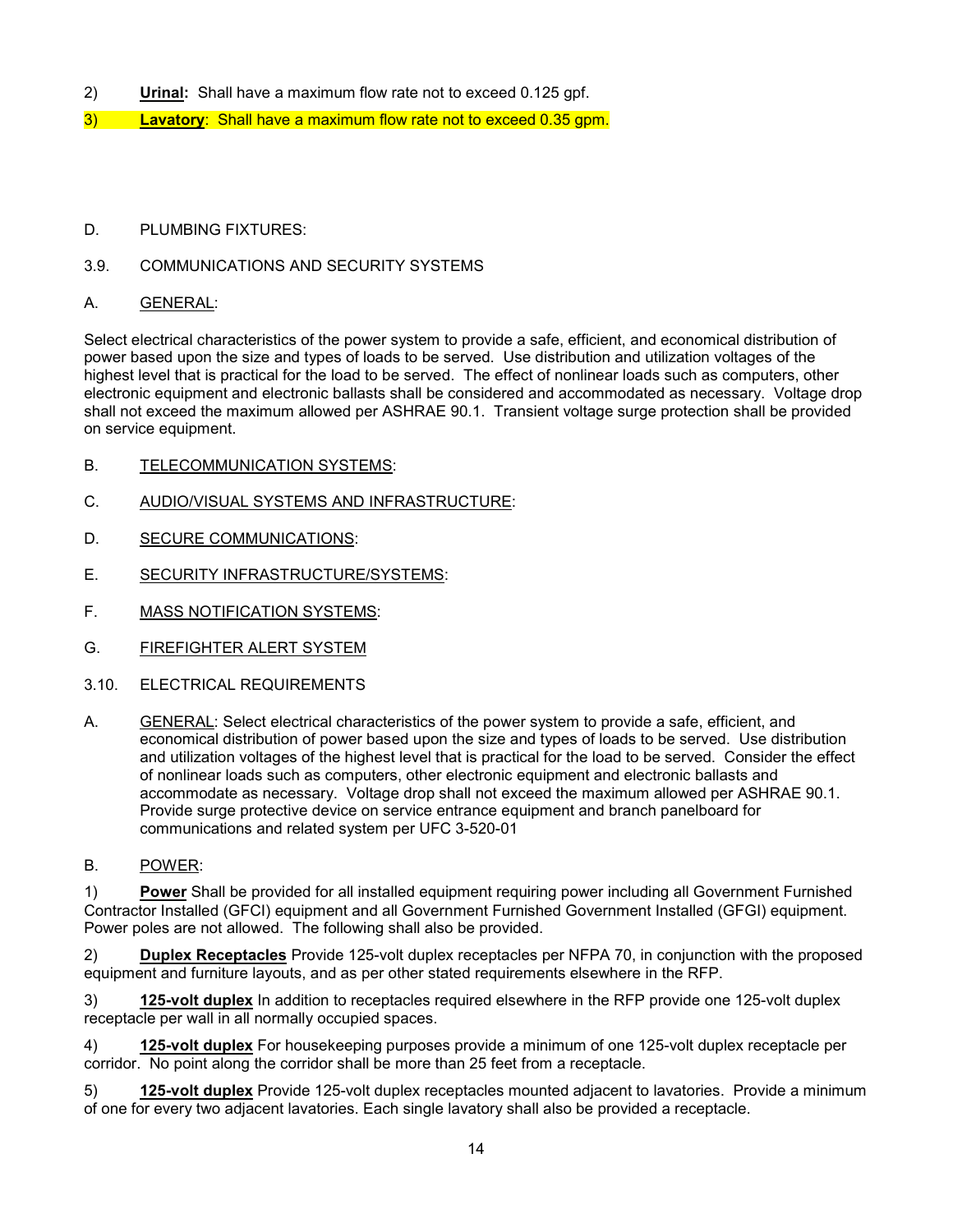6) **125-volt duplex** Provide a minimum of two 125-volt duplex receptacles in each mechanical room in addition to NFPA 70 requirements. In addition, provide a minimum of one 125-volt duplex receptacle in each electrical room.

7) **125-volt duplex** Provide 125-volt duplex receptacles within the warehouse area. No point along perimeter walls in the warehouse shall be more than 25 feet from a receptacle. If applicable, install receptacles on columns.

8) **125-volt duplex** Provide a 125-volt duplex receptacle on the exterior wall near each entrance door of the building.

9) **Dedicated Circuit** Provide a dedicated circuit with disconnect switch for each forklift battery charging station. See paragraph 6.10 FACILITY ELECTRICAL AND TELECOMMUNICATIONS SYSTEMS for additional information and requirements. Battery chargers are GFGI.

10) **Dedicated Circuit** Provide a dedicated circuit with disconnect switch for each Kitting machine within Kitting Area. See paragraphs 3.2.1.C.1) Kitting Area and 6.10 FACILITY ELECTRICAL AND TELECOMMUNICATIONS SYSTEMS for additional information and requirements. Kitting machines are GFGI.

11) **125-volt duplex** Provide 125-volt duplex receptacles within the Queuing/Orientation Hall. No point along perimeter walls in the Queuing/Orientation Hall shall be more than 25 feet from a receptacle.

12) **Dedicated Circuit** Provide a dedicated circuit with disconnect switch for each baler machine. See paragraphs 3.2.1.C.21) Baler Area and 6.10 FACILITY ELECTRICAL AND TELECOMMUNICATIONS SYSTEMS for additional information and requirements. Baler machine is GFGI.

13) **125-volt duplex** Provide a 125-volt quadraplex receptacle for each Issue/Turn-in station.

14) **Metering:** Provide an electricity meter for serving the building in the standard unit of the measure. Where basewide energy and utility monitoring and control system exist, meter must be connected using the installation's advanced metering protocols. Meter configuration shall be complied with requirements of UFC 4- 010-06.

C. LIGHTING LEVELS, FIXTURES AND CONTROL: Provided lighting levels shall be within +/- 10% of required lighting levels. All interior and exterior building lights shall be provided with Lighting Emitting Diode (LED) lighting fixture. LED fixtures shall have a Color Rendering Index of (CRI) of 82 or higher and Luminaire Efficacy (LE) shall have a minimum of 80 LPW.

1) **Warehouse storage area** shall be illuminated with LED lighting fixtures to a level of 15 foot-candles. The lighting fixtures shall be mounted at the bottom of the roof frame about 1-6 inches.

2) **Issue stations** shall be illuminated to a level of 30 foot-candles.

3) **Covered Shakedown/Hardstand area** shall be illuminated to a level of 15 foot-candles. Lighting fixtures shall be provided with wet location LED lighting fixtures. Manual light switch with photocell override-off shall be provided to control the lighting in this area. The photocell override-off is to ensure the lighting fixtures in this area could not be on during the daylight.

4) **Daylighting and Lighting Control:** Provide automated lighting controls, including occupancy/vacancy sensors with manual-off capability, provided for appropriate spaces in accordance with UFC 3-530-01. Where the space having naturalize source, contractor shall maximize the use of automatic dimming controls.

### 3.11. HEATING VENTILATING AND AIR CONDITIONING (HVAC) REQUIREMENTS

### A. GENERAL: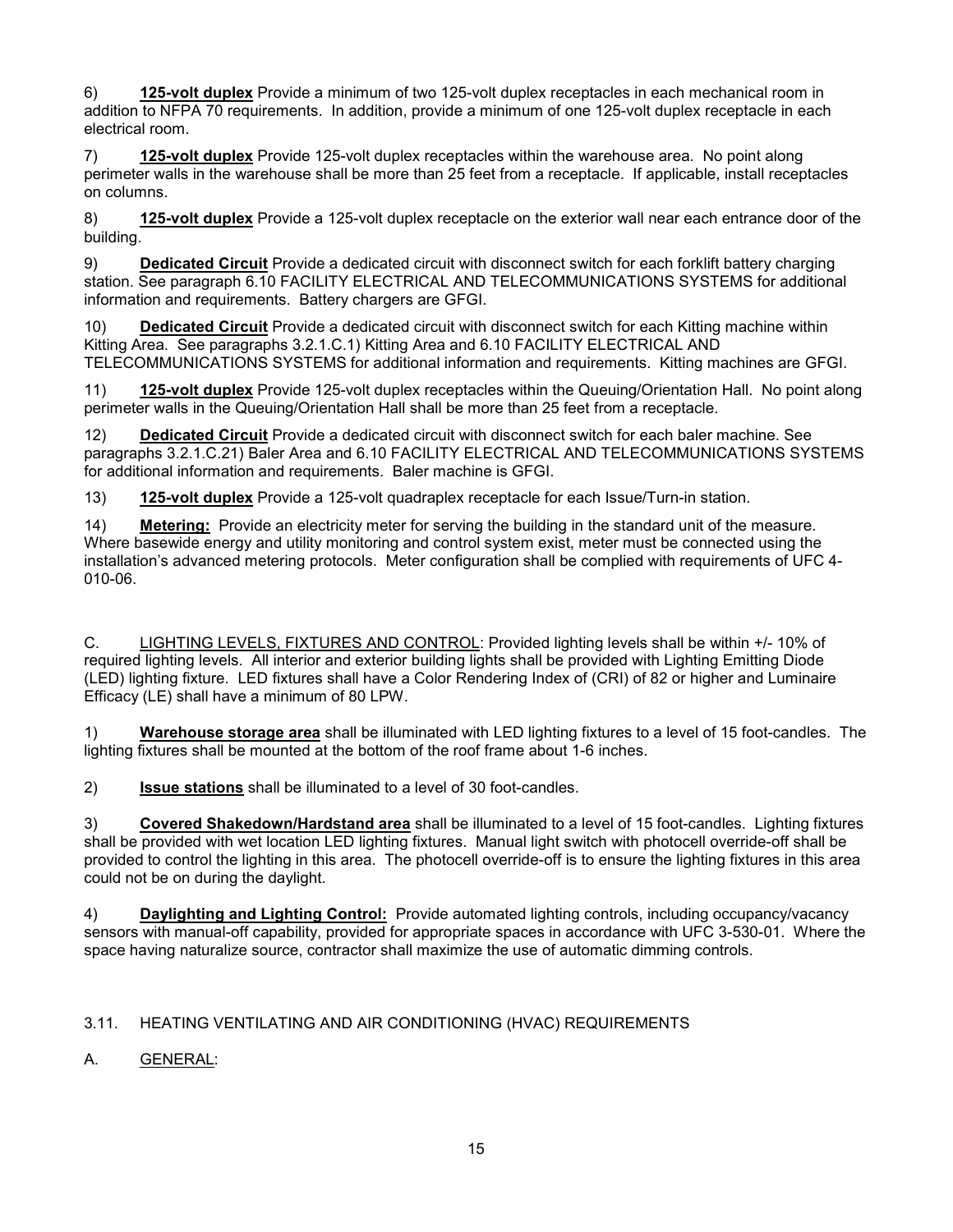All offices (including warehouse offices), Issue/Turn-In Areas, Classification, Repair Area, Secure Storage and public spaces shall be heated and air-conditioned. The user shall be provided with adjustable controls of +/- 2 degrees F with a set point of 78 degrees F for cooling and 68 degrees F for heating. Installation shall be in accordance with the International Mechanical Code (IMC). Toilets shall be continuously exhausted per ASHRAE 62.1 minimum exhaust rates during occupied hours. Air conditioning for communications room shall remain active at all times.Communication rooms shall be maintained at 72 deg F 40% RH at all times. Comply with all UFC 1-200-02 requirements to confirm all applicable commissioning requirements, to provide all LCCA's such as whole building and on-site renewable energy, and to provide efficient products.

## B. HVAC DESIGN CRITERIA:

1) **Warehouse and storage areas** All warehouse and storage areas shall be heated and ventilated separate from the offices (including warehouse offices), Issue/Turn-In Areas, Classification, Repair Area, Secure Storage and public spaces. During cold weather, warehouse and storage areas shall be maintained at a minimum of 55 degrees F when occupied. During non-occupied hours, the temperature shall be maintained at a minimum of 40 degrees F for freeze protection. Air conditioning is not allowed in warehouse and storage areas. Installation shall be in accordance with the IMC. Only freeze protection is required in the fire riser room.

2) **Split system air handling units** (if used) shall be located in a mechanical room. Mechanical rooms shall be sized for ease of service, maintenance, and replacement of HVAC equipment. Design shall be such that equipment is not "trapped" in the space. Rooftop-mounted package equipment (if used) shall be accessible by means of a fully caged roof ladder located in a mechanical room as described above. Provide a lockable, full size roof hatch for the ladder.

3) **Air conditioned space zoning** shall be based on exterior envelope exposures. Where VAV systems are used, limit individual zones to a maximum of 2,500 cfm.

4) **Air handling units** shall run continuously during occupied hours. Similarly, outdoor ventilation air required by ASHRAE 62.1 shall be continuous during occupied hours.

5) **Equipment located outside** (on the ground) shall be enclosed in a security-screened equipment yard. Sound/noise shall be a consideration in the selection of all equipment.

#### C. TEMPERATURE CONTROLS:

1) Refer to Paragraph 5 for temperature control information.

2) **Thermostatically controlled warehouse ventilation system** Provide a thermostatically controlled warehouse ventilation system capable of exhausting stratified hot, stale air trapped below the roofline at a minimum rate of 4 cfm per square foot of under-roof-area open to the warehouse. Cfm rating shall be at no less than 0.125 inch of static pressure. Limit noise level (per exhaust ventilator) to 50 fan sones (measured at 5 feet per AMCA Standard 301, installation A, tested at zero static pressure). Fixed exhaust volume (per ventilator fan) shall fall between 23,000 cfm minimum and 45,000 cfm maximum at 0.125 inch of static pressure.

Ventilators shall have a cfm to sone ratio of at least 800 (cfm/sones = 800+). Ventilator ratings, etc. shall come from regularly published data provided by the equipment manufacturer. Locate ventilators to maximize the sweep of fresh air through the warehouse and prevent short-circuiting of air between intake and exhaust points. Provide separate thermostat on/off control for each ventilator at a convenient single location.

For purposes of night cool down provide low-wall, rain-resistant, air intake, wall louvers with motorized dampers. Louvers shall be sized for 3 air changes per hour (based on warehouse under-roof volume only) to produce a net free area velocity of no more than 500 fpm. If excess airflow is necessary (because of fan sizing) to meet the minimum airflow requirement then louvers must be sized so as to not exceed the 500 fpm maximum. Locate the louvers so as to promote balanced airflow and prevent short-circuiting. Interlock fans/dampers so that operation of a single fan or any combination of fans will open all of the dampers. With all fans operating (and all dock doors and dampers open) the velocity through the free area of all louvers and dock doors shall not exceed 500 fpm.

To prevent back drafting of gas-fired appliances interlock ventilators to heating units so that they will not fire if ventilators are energized. Heating unit interlocks are not required for appliances whose combustion air supply does not communicate with the warehouse space.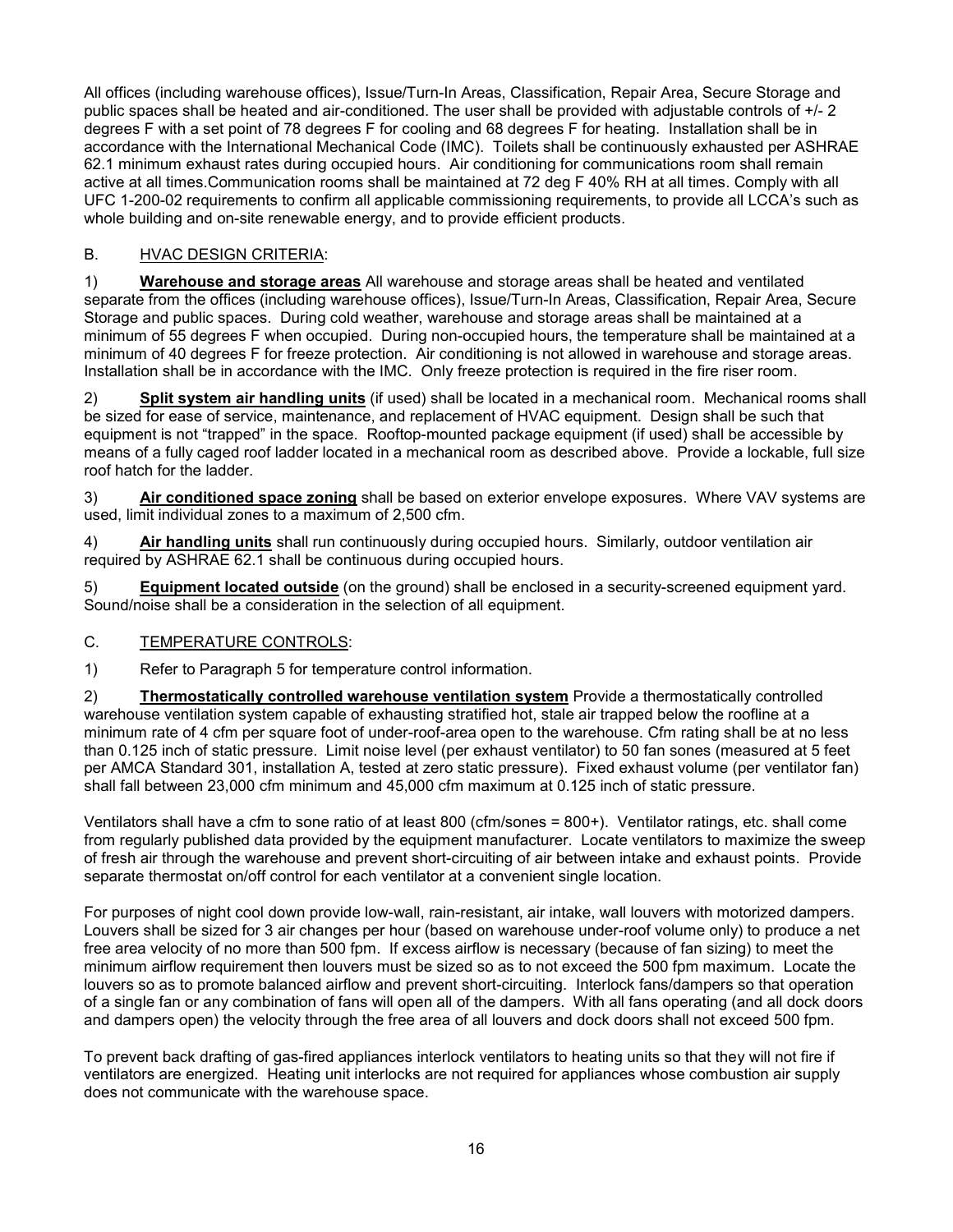3) **Thermostatically Controlled Administration system-** Provide a thermostatically controlled administrative HVAC system capable of thermal comfort control in accordance with ASHRAE 55. Provide individual thermal comfort controls for at least 50% of individual occupant spaces. Provide group thermal comfort controls for all shared multi-occupant spaces.

4) **Diffusion and ventilation** Per 29 CFR 1910 and other applicable criteria provide for sufficient diffusion and ventilation of gases from forklift storage batteries to prevent the accumulation of explosive mixtures. Batteries will be charged "in place".

# A. LIGHTING

Interior lighting controls shall be provided in accordance with ASHRAE 90.1. Provided lighting levels shall be within +/- 10% of required lighting levels. Provide individual lighting controls for 90% of individual spaces consisting of three (3) lighting levels. Provide individual thermal controls for at least 50% of occupant spaces. Achieve illuminance levels between 300 lux and 3,000 lux for floor areas. Interior lighting quality requirements shall comply with ASHRAE 189.1-2014, Section 8.3.5.

1) **Warehouse storage area** shall be illuminated with fluorescent lighting fixtures to a level of 15 footcandles. The lighting fixtures shall be mounted at the bottom of the roof frame about 1-6 inches.

2) **Issue stations** shall be illuminated to a level of 30 foot-candles.

3) **Covered Shakedown/Hardstand** area shall be illuminated to a level of 15 foot-candles. Lighting fixtures shall be provided with wet location fluorescent fixtures. Manual light switch with photocell override-off shall be provided to control the lighting in this area. The photocell override-off is to ensure the lighting fixtures in this area could not be on during the daylight.

### B. TELECOMMUNICATIONS

Telecommunication outlets shall be provided per the applicable criteria based on functional purpose of the space within the building and in accordance with other provisions of this RFP.

1) **Voice and data connection:** Provide voice and data connection capability to all workstations with one voice and two data connection. Provide data connection capability at projector locations located in the multipurpose room.

2) **Cable TV (CATV)** All CATV outlet boxes, connectors, cabling, and cabinets shall conform to I3A Technical Criteria, unless noted otherwise. All horizontal cabling shall be homerun from the CATV outlet to the nearest telecommunications room. Provide 2 CATV outlets in Queuing/Orientation Hall and 1 CATV outlet in Employee Break room.

3) **Paging System:** A zoned paging system shall be provided throughout the facility and integrated with the telephone system. System may utilize mass notification amplifiers and speakers, but shall be overridden by the mass notification system if mass notification system is activated while the paging system is being utilized. System shall have a minimum capacity of eight zones. Facility shall be zoned per user requirements.

4) **Intrusion Detection System (IDS):** The IDS shall include empty conduits with pull wires and junction boxes at the control panels, balanced magnetic switches, and motion sensors. An empty conduit with pull wire shall be installed from each IDS control panel to the main communication room. Design Build Contractor shall coordinate with the Installation Physical Security Officer during design for the locations and connection points of IDS devices. The IDS control panels, balanced magnetic switches, and motion sensors will be GFGI.

5) **Grounding:** Grounding shall be provided in accordance with NFPA 70 and the UFC 3-580-01 Telecommunications Bldg Cabling Systems Planning/Design.

### 3.12. ENERGY CONSERVATION REQUIREMENTS

A.

GENERALThe building, including the building envelope, HVAC systems, service water heating, power, and lighting systems shall be designed to achieve a non-plug load energy consumption that is at least 30% below the consumption of a baseline building meeting the minimum requirements of ANSI/ASHRAE/IESNA Standard 90.1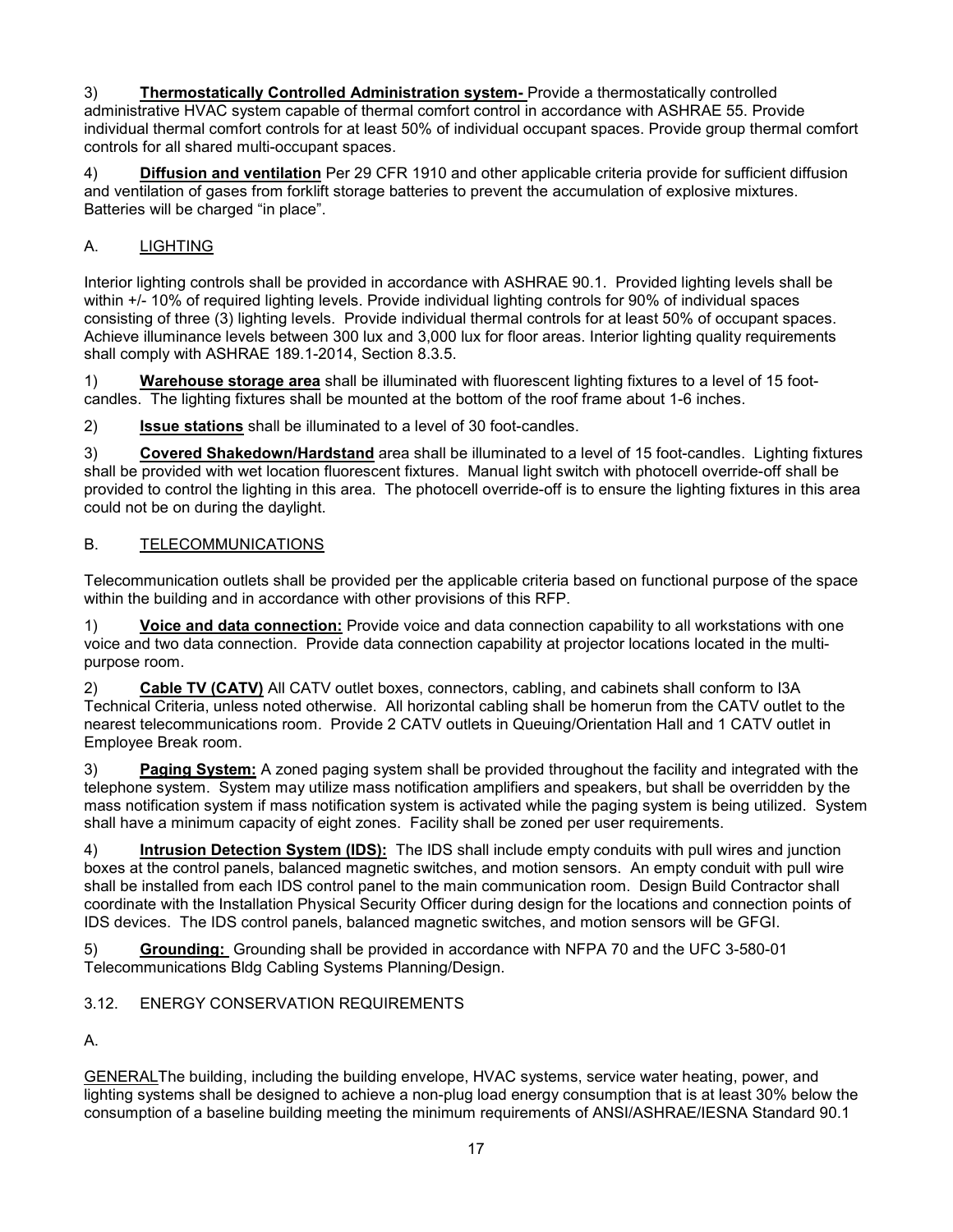2007 (see paragraph 5.9 Energy Conservation) (Note: Plug loads shall be included in building energy modeling but are subtracted in the final calculation of Energy Performance. See section "Design After Award" for additional guidance.) If the building is not designed to achieve a non-plug load energy consumption of at least 30% below the baseline, a life-cycle cost analysis must be provided to justify system selection and to achieve a maximum level of energy efficiency. If life-cycle cost effective, the building shall be designed and constructed to provide 30% of domestic hot water by use of solar hot water system.

### B. ON-SITE RENEWABLE ENERGY

Life-cycle cost assessments must be provided to find renewable energy generation projects effectiveness. When life-cycle cost effective, renewable energy projects must be installed which are not limited to solar photovoltaic, purple piping/reclaimed water, etc.

### 3.13. FIRE PROTECTION REQUIREMENTS

### A. GENERAL

### B. FIRE SUPPRESSION SYSTEMS:

1) **Fire suppression systems** shall be designed in accordance with the latest edition of UFC 3-600-01. Warehouse and storage areas shall be protected utilizing Early Suppression Fast Response (ESFR) type sprinklers. ESFR shall be designed and installed in accordance with NFPA 13. ESFR system shall be on a separate fire riser from the rest of the building. (Note: maximum roof slope for ESFR is 2/12.)

2) **Fire pumps:** Fire pumps shall be installed in accordance with NFPA 20. Fire pumps shall be installed in a separate room with access from the exterior. Fire pump room shall have one hour separation from the rest of the building.

3) **Water storage tanks**, if required, shall meet the requirements of UFC 3-600-01 and NFPA 22. Water tanks must be supervised by the building's fire alarm system.

4) **Department Connection:** Department Connection (FDC) shall be provided in accordance with NFPA requirements.

5) **Post Indicator Valve:** Post Indicator Valve (PIV) shall be provided in accordance with NFPA requirements. PIV shall be supervised by the building fire alarm system.

#### C. FIRE DETECTION AND ALARM SYSTEMS:

1) **Complete System:** There shall be one complete supervised addressable fire alarm system for the building. This system shall consist of a fire alarm panel, a communication device, initiating devices and notification devices.

2) **Software:** All software, software locks, special tools and any other proprietary equipment required to maintain, add devices to or delete devices from the system, or test the fire alarm system shall become property of the Government and be furnished to the Contracting Officer's Representative prior to final inspection of the system.

3) **Fire alarm system:** The fire alarm system shall be designed by a registered Fire Protection Engineer and installation shall be supervised by a National Institute for Certification of Engineering Technologies (NICET) level-3 (minimum) technician.

3.14. SEE PARAGRAPHS 5.12 AND 6.14 SUSTAINABLE DESIGN – NOT USED

- 3.15. SEE PARAGRAPH 6.15 ENVIRONMENTAL NOT USED
- 3.16. SEE PARAGRAPH 6.16 PERMITS NOT USED
- 3.17. SEE PARAGRAPH 6.17 DEMOLITION NOT USED`